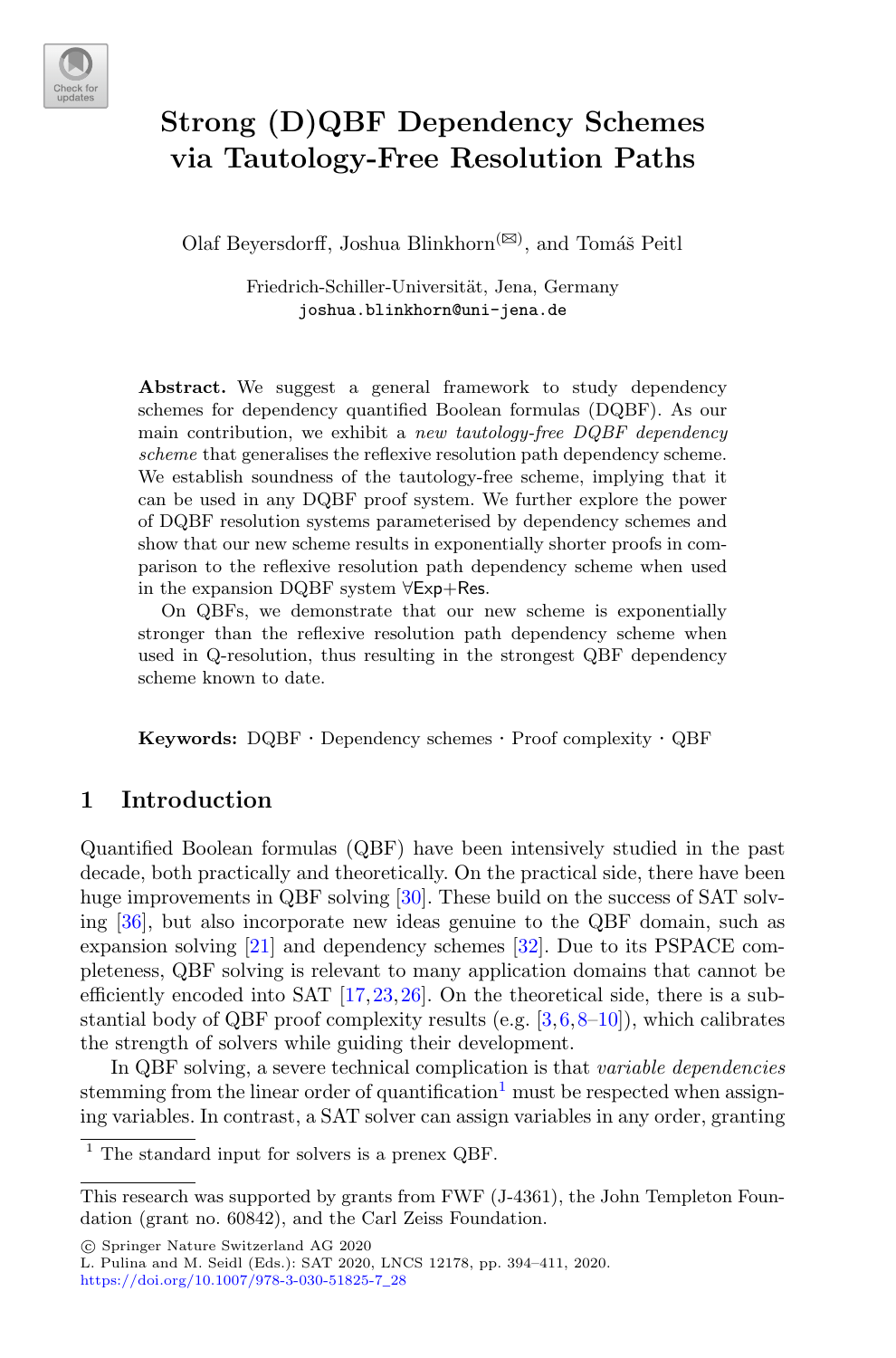complete freedom to decision heuristics, which are crucial for performance. As a remedy, QBF researchers have developed *dependency schemes*. Dependency schemes try to determine algorithmically which of the variable dependencies are essential, thereby identifying *spurious* dependencies which can be safely disregarded. The result is greater freedom for decision heuristics.

Practical QBF solving utilises dependency schemes, for example the solvers DepQBF [\[24\]](#page-16-6) and Qute [\[27](#page-16-7)[,28](#page-16-8)], and experiments show dependency-aware solving is particularly competitive on QBFs with high quantifier complexity  $[20,25]$  $[20,25]$  $[20,25]$ .

The performance gains are also underlined by theoretical findings. There is a sequence of results [\[7](#page-15-3)[,29](#page-16-11),[35\]](#page-17-2) that establish how and when dependency schemes are sound to use with a QBF proof system, such as the central QBF resolution systems Q-resolution  $[22]$  and long-distance Q-resolution  $[2]$ . In  $[6]$  it is demonstrated that using the reflexive resolution path dependency scheme  $(\mathcal{D}^{\text{rrs}}$  [\[35\]](#page-17-2)) in Q-resolution can exponentially shorten proofs.

While dependency schemes aim to algorithmically determine spurious dependencies, *dependency quantified Boolean formulas* (DQBF) allow to directly express variable dependencies by specifying, for each existential variable  $x$ , a *dependency set* of universal variables on which x depends. This is akin to the use of Henkin quantifiers in first-order logic [\[18\]](#page-16-13). Compared to QBFs, DQBFs boost reasoning power and enable further applications (cf. [\[33\]](#page-17-3) for an overview). The price of succinct encodings is an increase of the complexity of the satisfiability problem from PSPACE (for QBF) to NEXP (for DQBF) [\[1](#page-15-5)].

It seems natural that there should be a relationship between dependency schemes and DQBF, and indeed the paper [\[7](#page-15-3)] suggests that dependency schemes for QBF should be viewed as truth-preserving mappings from QBF to DQBF.

Now, is there even a need for *dependency schemes for DQBF?* The answer is yes: also for DQBFs it is possible that the dependency sets contain spurious dependencies, which can be safely eliminated [\[37\]](#page-17-4). Indeed, Wimmer et al. [\[37\]](#page-17-4) showed that several dependency schemes for QBF, including  $\mathcal{D}^{\text{rrs}}$ , can be lifted to DQBF. They also demonstrate that using dependency schemes for DQBF preprocessing can have a significant positive impact on solving time.

However, in contrast to QBF, there are currently no results on how DQBF dependency schemes can be incorporated into DQBF proof systems, and how this affects their proof-theoretic strength.

This paper contributes to the theory of DQBF dependency schemes on three main fronts.

**A. A proof complexity framework for DQBF dependency schemes.** We extend the interpretation of QBF dependency schemes proposed in [\[7\]](#page-15-3) to DQBF. The result is a framework in which a sound DQBF dependency scheme  $D$  can be straightforwardly incorporated into an arbitrary DQBF proof system P, yielding the parametrised system  $P(\mathcal{D})$ . More precisely, in our framework a proof of  $\Phi$  in  $P(D)$  is simply a P proof of  $D(\Phi)$ , where D is a mapping between DQBFs.

A major benefit of this approach is that the rules of the proof system remain independent of the dependency scheme, which essentially plays the role of a preprocessor. Moreover, soundness of a dependency scheme is characterised by the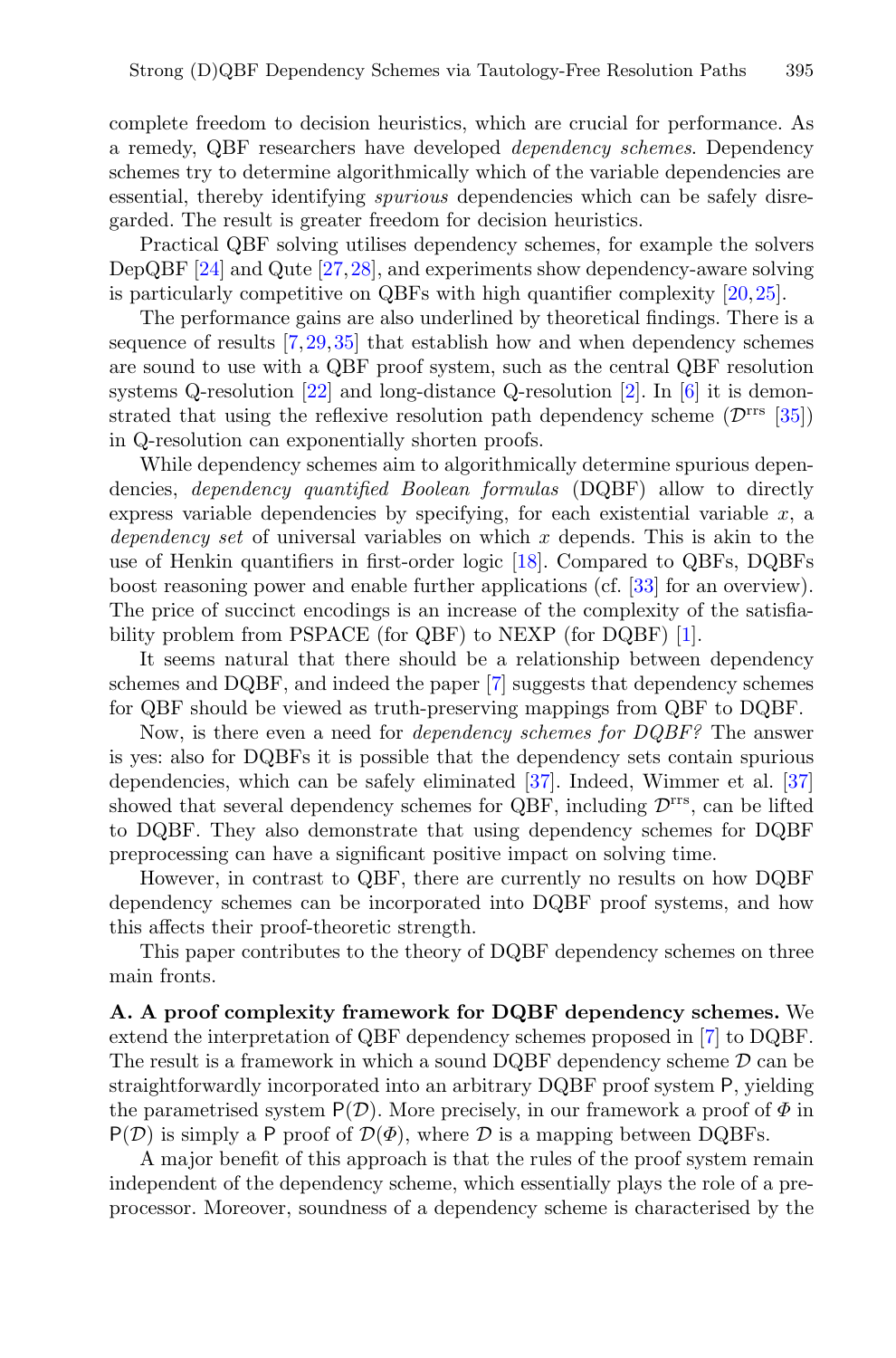natural property of full exhibition  $[4,34]$  $[4,34]$  $[4,34]$ , independently of proofs. This is a welcome feature, since even *defining* sound parameterisations on the QBF fragment has been fairly non-trivial, e.g. for the long-distance Q-resolution calculus [\[4,](#page-15-6)[29\]](#page-16-11).

We also extend the notion of *genuine* proof size lower bounds [\[12](#page-16-14),[14\]](#page-16-15) to DQBF proof systems. Since DQBF encompasses QBF, proof systems are susceptible to lower bounds from QBF proof complexity. We define a precise condition by which hardness from the QBF fragment is factored out. As such, our framework fosters the first dedicated DQBF proof complexity results.

**B. The tautology-free dependency scheme.** We define and analyse a new DQBF dependency scheme called the *tautology-free dependency scheme*  $(\mathcal{D}^{tf})$ . Our scheme builds on the reflexive resolution path dependency scheme  $(\mathcal{D}^{\text{rrs}})$  [\[35](#page-17-2)], originally defined for QBFs, which prior to this paper was the strongest known DQBF scheme.  $\mathcal{D}^{\text{tf}}$  improves on  $\mathcal{D}^{\text{rrs}}$  by disallowing certain kinds of tautologies in resolution paths, thereby identifying further spurious dependencies.

We show that  $\mathcal{D}^{\text{tf}}$  is fully exhibited, and therefore sound, by reducing its full exhibition to that of  $\mathcal{D}^{rrs}$ . For this, we point out that the full exhibition of  $\mathcal{D}^{rrs}$ on DQBF is an immediate consequence of results of Wimmer et al. [\[37](#page-17-4)].

**C. Exponential separations of (D)QBF proof systems.** To demonstrate the strength of our new scheme  $\mathcal{D}^{tf}$ , we show that it can exponentially shorten proofs in DQBF proof systems. As a case study, we consider the expansion calculus <sup>∀</sup>Exp+Res. The choice of <sup>∀</sup>Exp+Res is motivated by two considerations: (1) it is a natural calculus, whose QBF fragment models expansion solving [\[21\]](#page-16-1), and (2) other standard QBF resolution systems such as Q-resolution and longdistance Q-resolution do not lift to DQBF [\[11\]](#page-16-16).

For <sup>∀</sup>Exp+Res parameterised by dependency schemes we show that

<span id="page-2-0"></span>
$$
\forall \text{Exp+Res} < \forall \text{Exp+Res}(\mathcal{D}^{\text{rrs}}) < \forall \text{Exp+Res}(\mathcal{D}^{\text{tf}})
$$
 (1)

forms a hierarchy of DQBF proof systems of strictly increasing strength.

Since there exist no prior DQBF proof complexity results whatsoever, this entails proving exponential proof-size lower bounds in the first two systems. We obtain these by introducing two new DQBF versions of the equality formulas (originally QBFs [\[8](#page-15-2)[,13\]](#page-16-17)). Together with the corresponding upper bounds, this yields the separations in [\(1\)](#page-2-0). We highlight that these are *genuine* separations in the precise sense of our DQBF framework, whereby hardness due to the QBF fragment is factored out.

Finally, we show that our new dependency scheme  $\mathcal{D}^{tf}$  *is also relevant for*  $QBFs$ : we prove that Q-resolution parameterised by  $\mathcal{D}^{tf}$  is exponentially stronger than Q-resolution with  $\mathcal{D}^{\text{rrs}}$ . Thus  $\mathcal{D}^{\text{tf}}$  currently constitutes the strongest known dependency scheme for Q-resolution.

**Organisation.** Section [2](#page-3-0) defines DQBF preliminaries. In Sect. [3](#page-4-0) we explain dependency schemes. Section [4](#page-5-0) details how to parameterise DQBF proof systems by dependency schemes. In Sect.  $5$  we define our new scheme  $\mathcal{D}^{tf}$  and show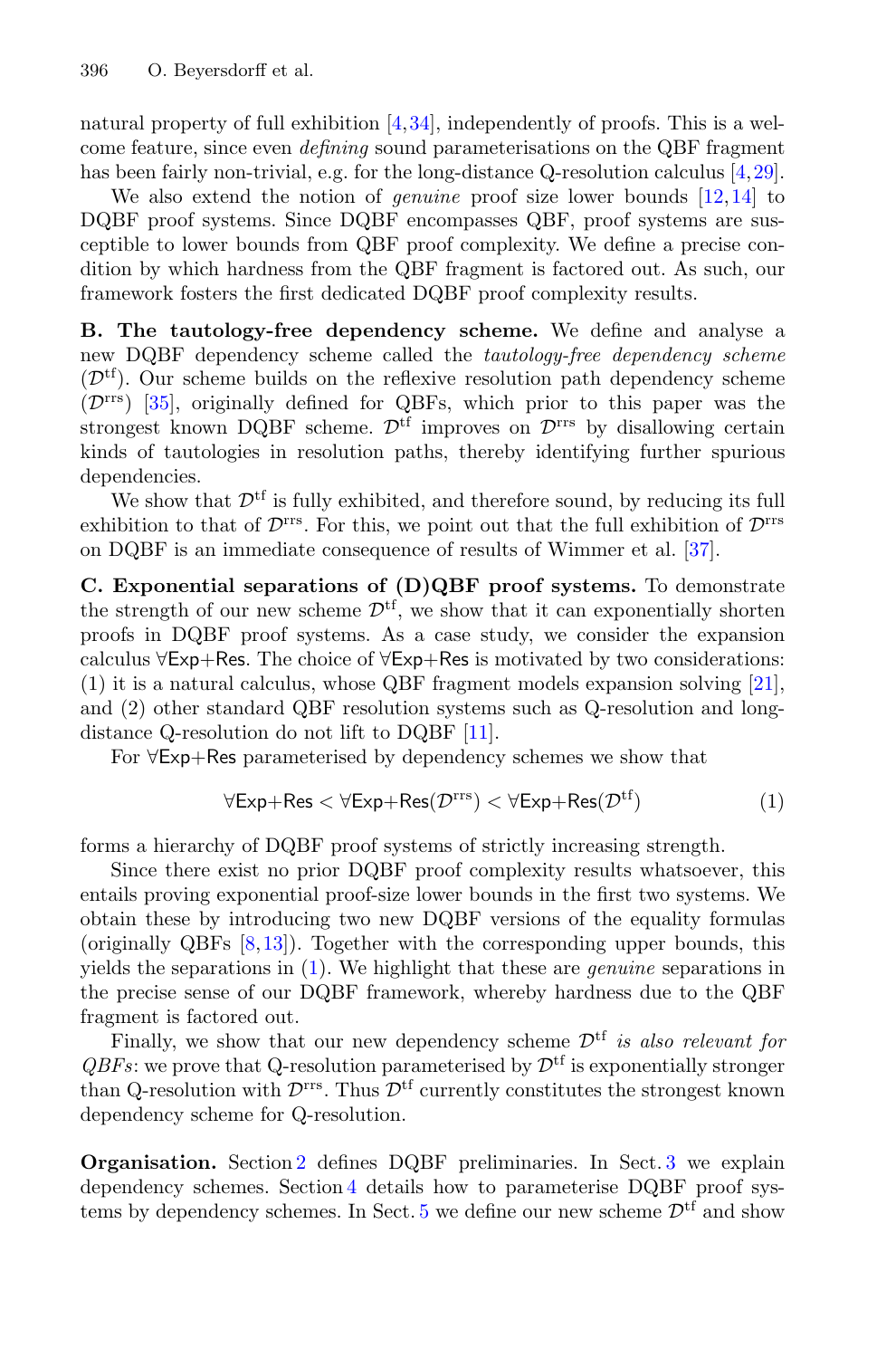its soundness. In Sect. [6](#page-9-0) we prove the proof complexity upper and lower bounds needed for the strict hierarchy in [\(1\)](#page-2-0). Section [7](#page-13-0) applies  $\mathcal{D}^{\text{tf}}$  to QBF and shows that it is stronger than  $\mathcal{D}^{\text{rrs}}$  when used with Q-resolution.

#### <span id="page-3-0"></span>**2 Preliminaries**

**DQBF Syntax.** We assume familiarity with the syntax of propositional logic and the notion of *Boolean formula* (simply *formula*). A *variable* is an element z of the countable set V. A *literal* is a variable z or its *negation* z. The negation of a literal a is denoted  $\overline{a}$ , where  $\overline{\overline{z}} := z$  for any variable z. A *clause* is a disjunction of literals. A *conjunctive normal form formula* (CNF) is a conjunction of clauses. The set of variables appearing in a formula  $\psi$  is denoted vars $(\psi)$ . For ease, we often write clauses as sets of literals, and CNFs as sets of clauses. For any clause C and any set of variables Z, we define  $C|_Z := \{a \in C : \text{var}(a) \in Z\}.$ 

A *dependency quantified Boolean formula* (DQBF) is a sentence of the form  $\Psi := \Pi \cdot \psi$ , where  $\Pi := \forall u_1 \cdots \forall u_m \exists x_1(S_{x_1}) \cdots \exists x_n(S_{x_n})$  is the *quantifier prefix* and  $\psi$  is a CNF called the *matrix*. In the quantifier prefix, each existential variable  $x_i$  is associated with a *dependency set*  $S_{x_i}$ , which is a subset of the universal variables  $\{u_1,\ldots,u_m\}$ . With vars $\forall(\Psi)$  and vars $\exists(\Psi)$  we denote the universal and existential variable sets of  $\Psi$ , and with vars $(\Psi)$  their union. We deal only with *closed* DQBFs, in which vars $(\psi) \subseteq \text{vars}(\Psi)$ . We define a relation  $\text{deps}(\Psi)$  on  $\text{vars}_{\Psi}(\Psi) \times \text{vars}_{\exists}(\Psi)$ , where  $(u, x) \in \text{deps}(\Psi)$  if, and only if,  $u \in S_x$ .

The set of all DQBFs is denoted DQBF. A QBF is a DQBF whose dependency sets are linearly ordered with respect to set inclusion, i.e.  $S_{x_1} \subseteq \cdots \subseteq S_{x_n}$ . The prefix of a QBF can be written as a linear order in the conventional way. The set of all QBFs is denoted QBF.

**DQBF** Semantics. An *assignment*  $\alpha$  to a set Z of Boolean variables is a function from Z into the set of *Boolean constants* {0, 1}. The *domain restriction* of  $\alpha$  to a subset  $Z' \subseteq Z$  is written  $\alpha|_{Z'}$ . The set of all assignments to Z is denoted  $\langle Z \rangle$ . The *restriction* of a formula  $\psi$  by  $\alpha$ , denoted  $\psi[\alpha]$ , is the result of substituting each variable z in Z by  $\alpha(z)$ , followed by applying the standard simplifications for Boolean constants, i.e.  $\overline{0} \mapsto 1$ ,  $\overline{1} \mapsto 0$ ,  $\phi \vee 0 \mapsto \phi$ ,  $\phi \vee 1 \mapsto 1$ ,  $\phi \wedge 1 \mapsto \phi$ , and  $\phi \wedge 0 \mapsto 0$ . We say that  $\alpha$  *satisfies*  $\psi$  when  $\psi[\alpha] = 1$ , and *falsifies*  $\psi$  when  $\psi[\alpha] = 0$ .

A *model* for a DQBF  $\Psi := \Pi \cdot \psi$  is a set of functions  $f := \{f_x : x \in \text{vars}_{\exists}(\Psi)\}\$ ,  $f_x: \langle S_x \rangle \to \langle \{x\} \rangle$ , for which, for each  $\alpha \in \langle \text{vars}_{\forall}(\Psi) \rangle$ , the combined assignment  $\alpha \cup \{f_x(\alpha|_{S_x}) : x \in \text{vars}_{\exists}(\Psi)\}\$  satisfies  $\psi$ . A DQBF is called *true* when it has a *model*, otherwise it is called *false*. When two DQBFs share the same truth value, we write  $\Psi \stackrel{\text{tr}}{=} \Psi'.$ 

**DQBF Expansion.** *Universal expansion* is a syntactic transformation that removes a universal variable from a DQBF. Let  $\Psi$  be a DQBF, let u be a universal, and let  $y_1, \ldots, y_k$  be the existentials for which  $u \in S_{y_i}$ . The *expansion* of  $\Psi$  by u is obtained by creating two 'copies' of  $\Psi$ . In the first copy, u is assigned 0 and each  $y_i$  is renamed  $y_i^{\overline{u}}$ . In the second copy, u is assigned 1 and each  $y_i$  is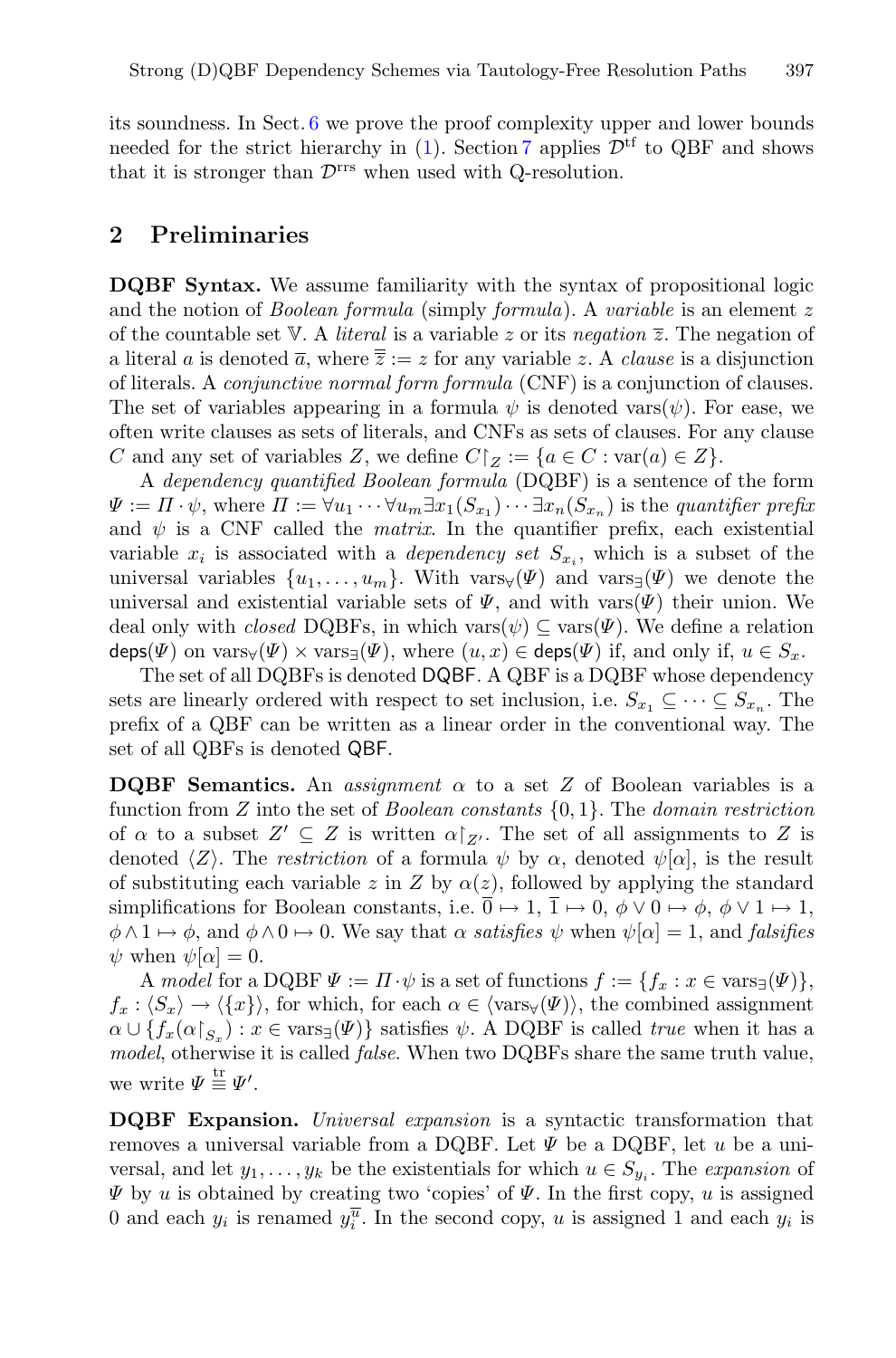renamed  $y_i^u$ . The two copies are then combined, and u is removed completely from the prefix. Formally,  $exp(\Psi, u) := \Pi' \cdot \psi'$ , where  $\Pi'$  is obtained from  $\Pi$  by removing  $\forall u$  and replacing each  $\exists y_i(S_{y_i})$  with  $\exists y_i^{\overline{u}}(S_{y_i} \setminus \{u\}) \exists y_i^u(S_{y_i} \setminus \{u\})$ , and

$$
\psi' := \psi[u \mapsto 0, y_1 \mapsto y_1^{\overline{u}}, \dots, y_k \mapsto y_k^{\overline{u}}] \wedge \psi[u \mapsto 1, y_1 \mapsto y_1^u, \dots, y_k \mapsto y_k^u].
$$

Universal expansion is known to preserve the truth value, i.e.  $\Psi \equiv \exp(\Psi, u)$ . Expansion by a set of universal variables  $U$  is defined as the successive expansion by each  $u \in U$  (the order is irrelevant), and is denoted  $exp(\Psi, U)$ . Expansion by the whole set vars $\forall(\Psi)$  is denoted  $exp(\Psi)$ , and referred to as the *total expansion* of Ψ. The superscripts in the renamed existential variables are known as *annotations*. Annotations grow during successive expansions. In the total expansion, each variable is annotated with a total assignment to its dependency set.

### <span id="page-4-0"></span>**3 DQBF Dependency Schemes and Full Exhibition**

In this section, we lift the 'DQBF-centric' interpretation of QBF dependency schemes [\[7](#page-15-3)] to the DQBF domain, and recall the definition of full exhibition.

**How Should We Interpret Variable Dependence?** Dependency schemes [\[32](#page-17-1)] were originally introduced to identify so-called *spurious dependencies*: sometimes the order of quantification implies that  $z$  depends on  $z'$ , but forcing  $z$  to be independent preserves the truth value. Technically, a dependency scheme  $D$  was defined to map a QBF  $\Phi$  to a set of pairs  $(z', z) \in \text{vars}(\Phi) \times \text{vars}(\Phi)$ , describing an overapproximation of the dependency structure:  $(z', z) \in \mathcal{D}(\Phi)$  means that the dependence of z on z' should not be ignored, whereas  $(z', z) \notin \mathcal{D}(\Phi)$  means that it can be. The definition was tailored to QBF solving, in which variable dependencies for both true and false formulas come into play.

The DQBF-centric interpretation [\[7\]](#page-15-3) followed somewhat later. There, the goal was a dependency scheme framework tailored to refutational QBF proof systems. Refutational systems work only with false formulas, and this allows a broad refinement: the dependence of universals on existentials can be ignored. As such, it makes sense to consider merely the effect of deleting some universal variables from the existential dependency sets. Thus, a dependency scheme becomes a mapping from QBF into DQBF.

Likewise, in this work we seek a framework tailored towards refutational proof systems. Hence we advocate the same approach for the *whole domain* DQBF. A DQBF dependency scheme will be viewed as a mapping to and from DQBF, in which the dependency sets may shrink. The notion of shrinking dependency sets is captured by the relation following.

**Definition 1.** We define the relation  $\leq$  on DQBF  $\times$  DQBF as follows:  $\Pi' \cdot \phi \leq$  $\Pi \cdot \psi$  *if, and only if,*  $\phi = \psi$ ,  $\text{vars}_{\exists}(\Psi') = \text{vars}_{\exists}(\Psi)$ , and the dependency set of *each existential in*  $\Pi'$  *is a subset of that of*  $\Pi$ .

<span id="page-4-1"></span>In this paper, we only consider poly-time computable dependency schemes.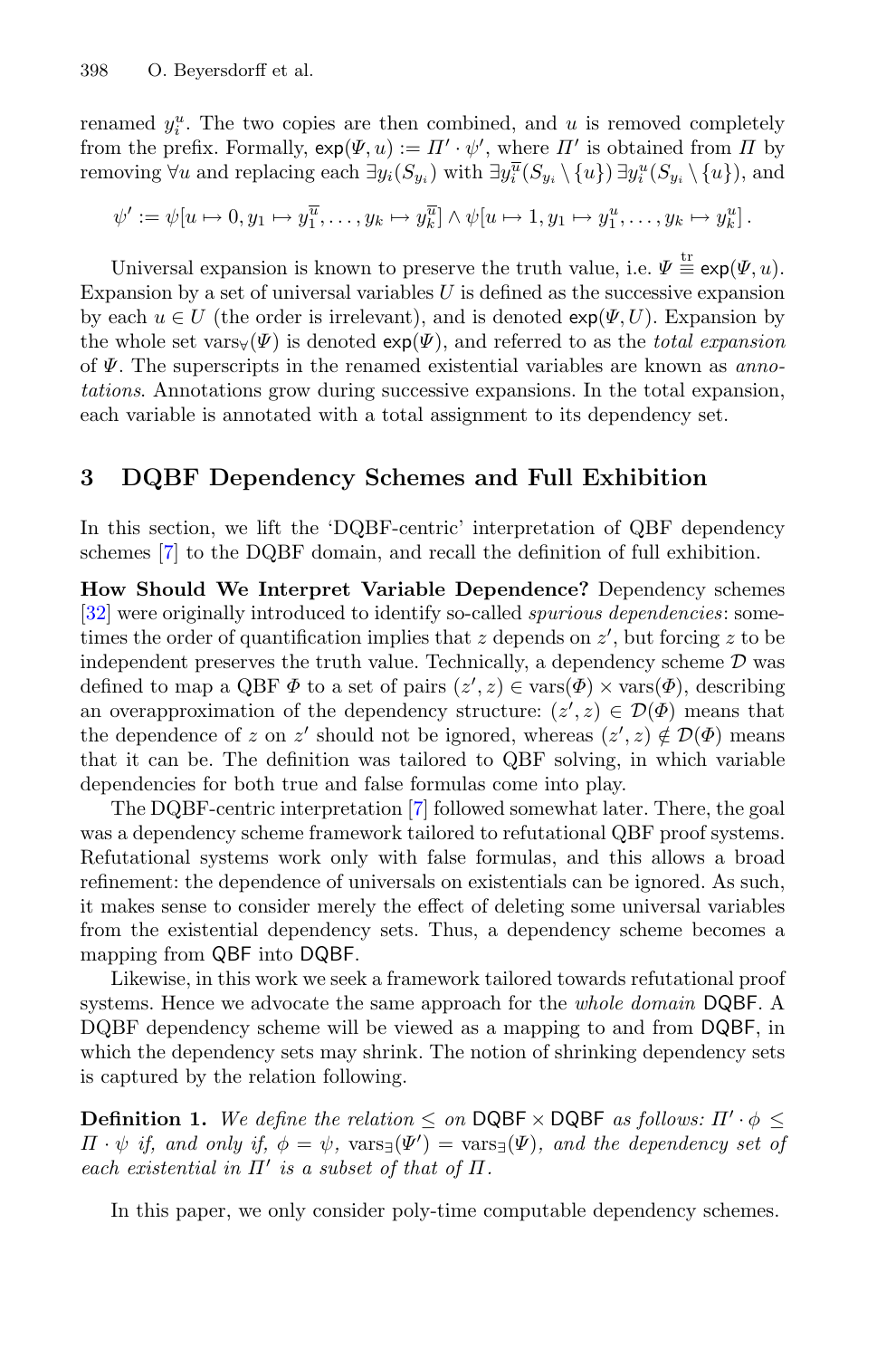**Definition 2 (dependency scheme).** *A* dependency scheme *is a polynomialtime computable function*  $\mathcal{D}: \mathsf{DQBF} \to \mathsf{DQBF}$  *for which*  $\mathcal{D}(\Psi) \leq \Psi$  *for all*  $\Psi$ *.* 

Under this definition, a *spurious dependency according to*  $D$  is a pair  $(u, x)$ such that u is in the dependency set for x in  $\Psi$ , but not in  $\mathcal{D}(\Psi)$ . A natural property of dependency schemes, identified in [\[37](#page-17-4)], is *monotonicity*. [2](#page-5-1)

**Definition 3 (monotone (adapted from** [\[37\]](#page-17-4))**).** *We call a dependency scheme*  $D$  monotone *when*  $\Psi' \leq \Psi$  *implies*  $D(\Psi') \leq D(\Psi)$ *, for all*  $\Psi$  *and*  $\Psi'$ *.* 

A fundamental concept in the DQBF-centric framework, which has strong connections to soundness in related proof systems [\[6\]](#page-15-1), is *full exhibition*. First used by Slivovsky  $[34]$ , the name was coined later in  $[4]$  $[4]$ , describing the fact that there should be a model which 'fully exhibits' all spurious dependencies. 'Full exhibition' is synonymous with 'truth-value preserving'.

**Definition 4 (full exhibition** [\[4,](#page-15-6)[34\]](#page-17-5)**).** *A dependency scheme* D *is called* fully exhibited *when*  $\Psi \stackrel{tr}{=} \mathcal{D}(\Psi)$ *, for all*  $\Psi$ *.* 

#### <span id="page-5-0"></span>**4 Parametrising DQBF Calculi by Dependency Schemes**

In this section we show how to incorporate dependency schemes into DQBF proof systems. In the spirit of so-called 'genuine' lower bounds [\[12](#page-16-14)], we also introduce a notion of genuine DQBF hardness.

**Refutational DQBF Proof Systems.** We first define what we mean by a DQBF proof system. With FDQBF we denote the set of false DQBFs. We consider only *refutational* proof systems, which try to show that a given formula is false. Hence, 'proof' and 'refutation' can be considered synonymous.

Following [\[15\]](#page-16-18), a *DQBF proof system* over an alphabet  $\Sigma$  is a polynomial-time computable onto function  $P : \Sigma^* \to \mathsf{FDQBF}$ . In practice, we do not always want to define a proof system explicitly as a function on a domain of strings. Instead, we define what constitutes a refutation in the proof system P, and then show: (1) *Soundness:* if  $\Psi$  has a refutation, it is false (the codomain of P is FDQBF); (2) *Completeness:* every false DQBF has a refutation (P is onto); (3) *Checkability:* refutations can be checked efficiently (P is polynomial-time computable).

Two concrete examples of DQBF proof systems from the literature are the fundamental expansion-based system <sup>∀</sup>Exp+Res [\[7\]](#page-15-3), and the more sophisticated instantiation-based system IR-calc [\[7](#page-15-3)].

**Incorporating Dependency Schemes.** A dependency scheme, interpreted as a DQBF mapping as in Definition [2,](#page-4-1) can be combined with an arbitrary proof system in a straightforward manner.

**Definition 5**  $(P(D))$ . Let P be a DQBF proof system and let D be a dependency *scheme.* A  $P(D)$  *refutation of a DQBF*  $\Psi$  *is a* P *refutation of*  $D(\Psi)$ *.* 

<span id="page-5-1"></span> $2\overline{)}$  A different notion of monotonicity for dependency schemes is defined in [\[29\]](#page-16-11).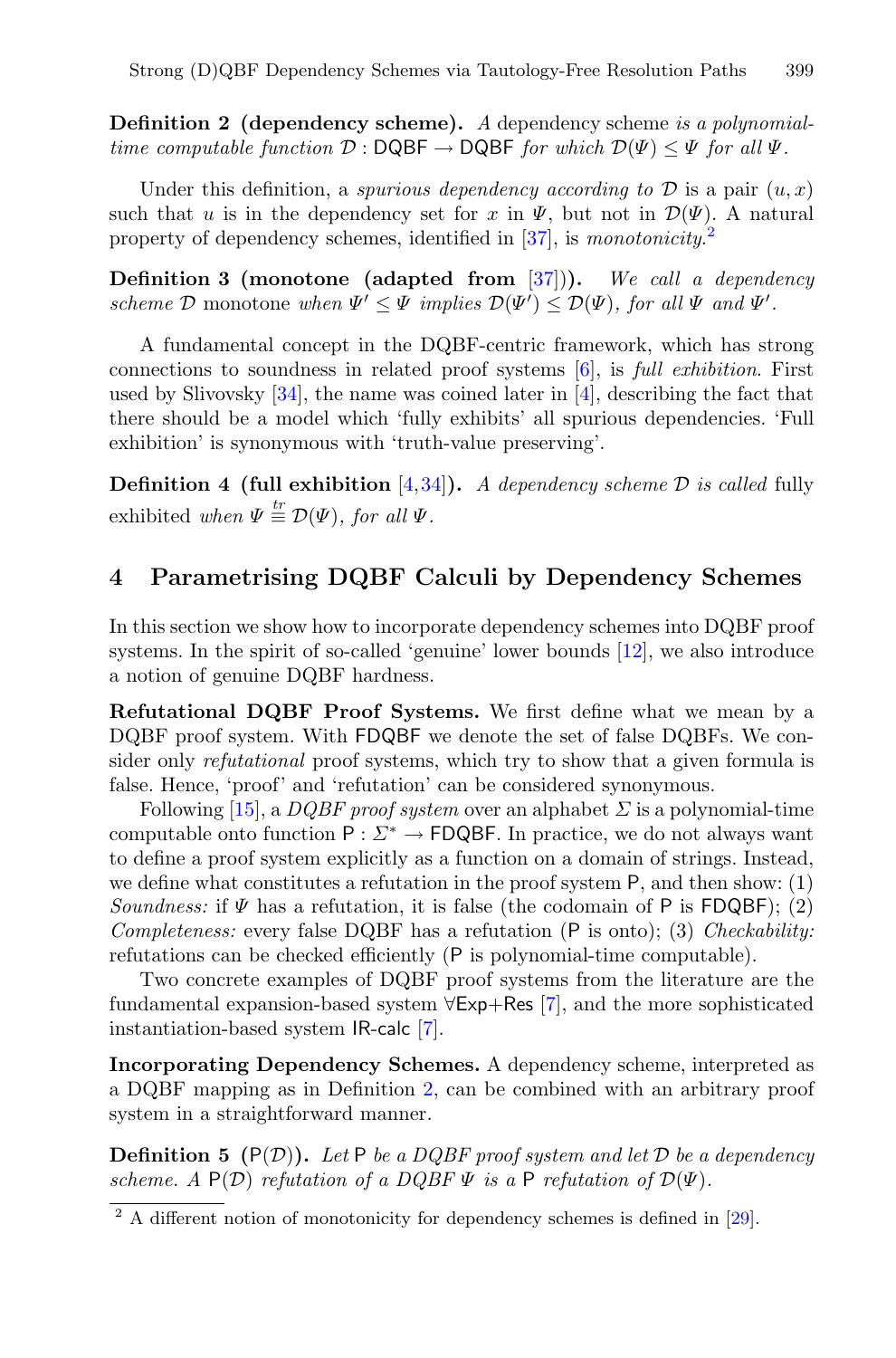The proof system  $P(\mathcal{D})$  essentially utilises the dependency scheme as a preprocessing step, mapping its input  $\Psi$  to the image  $\mathcal{D}(\Psi)$  *before* proceeding with the refutation. In this way, the application of the dependency scheme  $\mathcal D$  is separated from the rules of the proof system P, and consequently the definition of P need not be explicitly modified to incorporate  $\mathcal{D}$  (cf. [\[4](#page-15-6),[35\]](#page-17-2)).

Of course, we must ensure that our preprocessing step is correct; we do not want to map a true formula to a false one, which would result in an unsound proof system. Now it becomes clear why full exhibition is central for soundness.

<span id="page-6-1"></span>**Proposition 6.** *Given a DQBF proof system* <sup>P</sup> *and a dependency scheme* <sup>D</sup>*,* <sup>P</sup>(D) *is sound if, and only if,* <sup>D</sup> *is fully exhibited.*

*Proof.* Suppose that D is fully exhibited. Let  $\pi$  be a  $P(D)$  refutation of a DQBF  $\Psi$ . Then  $\pi$  is a P refutation of  $\mathcal{D}(\Psi)$ , which is false by the soundness of P. Hence  $\Psi$  is false by the full exhibition of  $D$ , so  $P(D)$  is sound.

Suppose now that  $\mathcal D$  is not fully exhibited. By definition of dependency scheme, for each DQBF  $\Psi$  we have  $\Psi \geq \mathcal{D}(\Psi)$ . It follows that  $\mathcal D$  preserves falsity, so there must exist a true DQBF  $\Psi$  for which  $\mathcal{D}(\Psi)$  is false. Then there exists a P refutation of  $\mathcal{D}(\Psi)$  by the completeness of P, so  $P(\mathcal{D})$  is not sound. P refutation of  $\mathcal{D}(\Psi)$  by the completeness of P, so  $P(\mathcal{D})$  is not sound.

Note that completeness and checkability of P are preserved trivially by any dependency scheme, so we can even say that  $P(\mathcal{D})$  is a DQBF proof system if, and only if,  $D$  is fully exhibited. Thus full exhibition characterises exactly the dependency schemes whose incorporation preserves the proof system.

**Simulations, Separations and Genuine Lower Bounds.** Of course, the rationale for utilising a dependency scheme as a preprocessor lies in the potential for shorter refutations. We first recall the notion of  $p$ -simulation from [\[15](#page-16-18)]. Let P and Q be DQBF proof systems. We say that P *p*-simulates Q (written  $Q \leq_p P$ ) when there exists a polynomial-time computable function from Q refutations to P refutations that preserves the refuted formula.

Since a p-simulation is computed in polynomial time, the translation from Q into P incurs at most a polynomial size blow-up. As such, the conventional approach to proving the non-existence of a  $p$ -simulation is to exhibit a family of formulas  $\{\Psi_n\}_{n\in\mathbb{N}}$  that has polynomial-size refutations in Q, while requiring super-polynomial size in P.

Now, it is of course possible that the hard formulas  $\{\Psi_n\}_{n\in\mathbb{N}}$  are QBFs. While this suffices to show that  $Q \nleq_p P$ , it is not what we want from a study of DQBF proof complexity; it is rather a statement about the QBF fragments of the systems P and Q. In reality the situation is even more complex. The lower bound may stem from QBF proof complexity even when  $\{\Psi_n\}_{n\in\mathbb{N}}$  are not QBFs. More precisely, there may exist an 'embedded' QBF family  $\{\Phi_n\}_{n\in\mathbb{N}}$  which is already hard for P, where 'embedded' means  $\Phi_n \leq \Psi_n$ . Under the reasonable assumption that decreasing dependency sets cannot increase proof size,[3](#page-6-0) *any* DQBF family in which  $\{\Phi_n\}_{n\in\mathbb{N}}$  is embedded will be hard for P.

<span id="page-6-0"></span><sup>&</sup>lt;sup>3</sup> This holds for all known DQBF proof systems.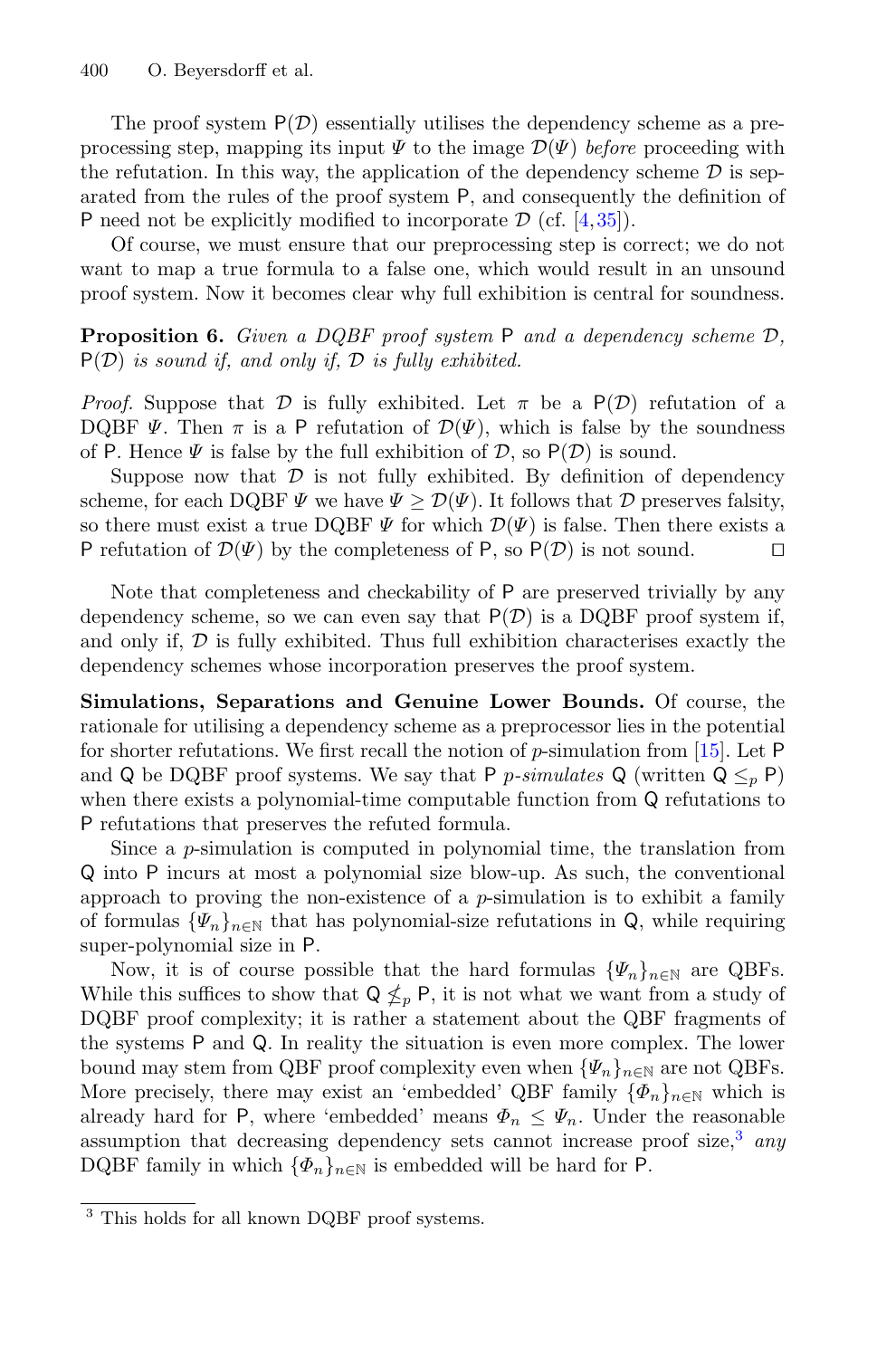<span id="page-7-3"></span>For that reason, we introduce a notion of *genuine* DQBF hardness that dismisses all embedded QBF lower bounds.

**Definition 7.** Let P and Q be DQBF proof systems. We write  $Q \nleq^*_{p} P$  when *there exists a DQBF family*  $\{\Psi_n\}_{n\in\mathbb{N}}$  *such that:* 

- (a) {Ψn}n∈<sup>N</sup> *has polynomial-size* <sup>Q</sup> *refutations;*
- (b) {Ψn}n∈<sup>N</sup> *requires superpolynomial-size* <sup>P</sup> *refutations;*
- (c) *every QBF family*  $\{\Phi_n\}_{n\in\mathbb{N}}$  *with*  $\Phi_n \leq \Psi_n$  *has polynomial-size* P *refutations.*

*We write*  $P \leq^*_{p} Q$  *when both*  $P \leq^*_{p} Q$  *and*  $Q \nleq^*_{p} P$  *hold.* 

Hence,  $P \lt^*_{p} Q$  means that Q simulates P, but P does not simulate Q, and the hardness result for P is a genuine DQBF lower bound. Prior to this paper, there were no such hardness results in the DQBF literature.

#### <span id="page-7-0"></span>**5 The Tautology-Free Dependency Scheme**

In this section we define the *tautology-free dependency scheme*  $\mathcal{D}^{tf}$  and show that it is fully exhibited.

For any DQBF  $\Psi$ , we denote by  $I_{\exists}(\Psi)$  the set of independent existential variables, i.e.  $I_{\exists}(\Psi) := \{x \in \text{vars}_{\exists}(\Psi) : S_x = \emptyset\}$  is the set of existentials whose dependency sets are empty. For any  $k \in \mathbb{N}$ , we define  $[k] := \{n \in \mathbb{N} : n \leq k\}.$ 

**Definition 8 (** $\mathcal{D}^{\text{rrs}}$  **/35/ and**  $\mathcal{D}^{\text{tf}}$ **). The reflexive resolution path dependency** scheme  $(\mathcal{D}^{\text{rrs}})$  *is defined as the mapping*  $\Psi \mapsto \Psi'$ *, where* 

<span id="page-7-2"></span><span id="page-7-1"></span>
$$
\Psi := \forall u_1 \cdots \forall u_m \exists x_1 (S_{x_1}) \cdots \exists x_n (S_{x_n}) \cdot \psi,
$$
  

$$
\Psi' := \forall u_1 \cdots \forall u_m \exists x_1 (S'_{x_1}) \cdots \exists x_n (S'_{x_n}) \cdot \psi,
$$

and  $S_i'$  is the set of universal variables  $u \in S_i$  for which there exists a sequence  $C_1, \ldots, C_k$  *of clauses in*  $\psi$  *and a sequence*  $p_1, \ldots, p_{k-1}$  *of existential literals satisfying the following conditions:*

(a)  $u \in C_1$  *and*  $\overline{u} \in C_k$ ; (b) *for some*  $j \in [k-1]$ ,  $x_i = \text{var}(p_j)$ ; (c) *for each*  $j \in [k-1]$ *,*  $p_j \in C_j$ *,*  $\overline{p}_j \in C_{j+1}$ *, and*  $u \in S_{var(p_j)}$ *;* (d) *for each*  $j \in [k-2]$ ,  $var(p_j) \neq var(p_{j+1})$ .

*The* tautology-free dependency scheme  $(\mathcal{D}^{tf})$  adds to  $\mathcal{D}^{rrs}$  the condition

(e) for each  $j \in [k-1]$ ,  $(C_j \cup C_{j+1})|_{I_{\exists}(\Psi)}$  *is non-tautological.* 

Let us give an example, illustrating that  $\mathcal{D}^{\text{tf}}$  is stronger than  $\mathcal{D}^{\text{rrs}}$ .

*Example 9.* Consider the DQBF  $\Psi = \exists x \forall u \exists z \cdot C_1 \wedge C_2$ , where  $C_1 = x \vee u \vee z$ and  $C_2 = \overline{x} \vee \overline{u} \vee \overline{z}$ . The sequence of clauses  $C_1, C_2$  and the sequence consisting of the single literal  $p_1 = z$  show that  $(u, z) \in \text{deps}(\mathcal{D}^{\text{rrs}}(\Psi))$ . However, the same sequence of clauses violates condition (e) of Definition [8](#page-7-1) because  $(C_1 \cup C_2)$   $\vert_{I_{\exists}(\Psi)}$ is a tautology on  $x \in I_{\exists}(\Psi)$ . Since there are no other sequences that satisfy (a), we conclude that  $(u, z) \notin \text{dens}(\mathcal{D}^{\text{tf}}(\Psi))$ . we conclude that  $(u, z) \notin \text{deps}(\mathcal{D}^{\text{tf}}(\Psi)).$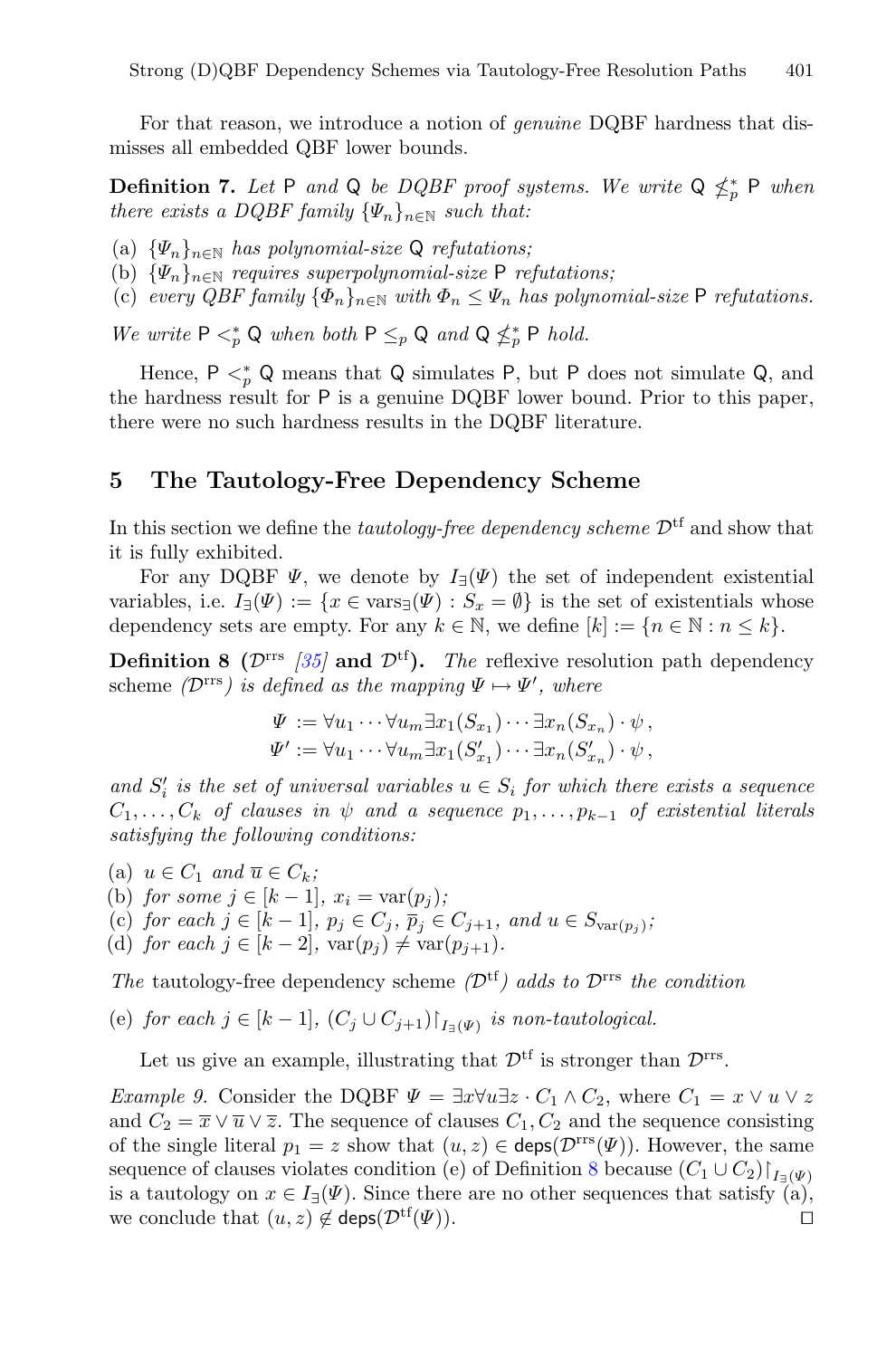### Proposition 10.  $\mathcal{D}^{tf}$  *is a monotone dependency scheme.*

*Proof.* It is easy to see that  $\mathcal{D}^{tf}(\Psi) < \Psi$  for each  $\Psi$ . It remains to verify polynomial-time computability and monotonicity.

*Polynomial-Time Computability.* As there are polynomially many pairs, it suffices to show that whether  $(u, x)$  is in deps( $\Psi$ ) can be decided in polynomial time for each pair  $(u, x)$ . Consider the directed graph  $G^u_{\Psi} = (V_{\Psi}, E^u_{\Psi})$  with the vertex set  $V_{\Psi} = \{ (C, a) : C \in \Psi, a \in C \}$  and with an edge from  $(C, a)$  to  $(D, e)$  if  $\overline{e} \in C$ ,  $u \in S_{\text{var}(e)}$ ,  $\text{var}(a) \neq \text{var}(e)$ , and  $(C \cup D)\upharpoonright_{I_{\exists}(\Psi)}$  is non-tautological.

We claim that  $(u, x) \in \text{deps}(\Psi)$  if, and only if, there is a literal a, var $(a) = x$ , and clauses  $C, C', C''$  such that  $\overline{u} \in C'', (C', a)$  is reachable from  $(C, u)$  and  $(C'',e)$  is reachable from  $(C',a)$  for some e. Indeed, it is easy to verify that the concatenation of a pair of such paths directly translates to the required sequences from Definition [8,](#page-7-1) and vice versa. Clearly,  $G^u_{\Psi}$  can be constructed in polynomial time, hence we can test all candidates  $(C, u)$ , compute all middle points  $(C', a)$ reachable from them, and check whether some  $(C'',e)$  is reachable from any of them, all in polynomial time.

*Monotonicity.* Let  $\Psi, \Psi'$  be DQBFs with  $\Psi' \leq \Psi$ , let  $(u, x) \in \text{deps}(\mathcal{D}^{tf}(\Psi'))$ . We show that  $(u, x) \in \text{deps}(\mathcal{D}^{\text{tf}}(\Psi))$ . It follows that  $\mathcal{D}^{\text{tf}}(\Psi') \leq \mathcal{D}^{\text{tf}}(\Psi)$ .

There exists a sequence of clauses  $C_1, \ldots, C_k$  and a sequence of literals  $p_1,\ldots,p_{k-1}$  satisfying conditions (a) to (e) in Definition [8](#page-7-1) with respect to  $(u, x) \in \text{deps}(\Psi')$ . We show that the same sequences satisfy conditions (a) to (e) with respect to  $(u, x) \in \mathsf{deps}(\Psi)$ , which implies  $(u, x) \in \mathsf{deps}(\mathcal{D}^{tf}(\Psi))$ .

Conditions (a), (b) and (d) are satisfied trivially. Since  $\Psi' \leq \Psi$ , each dependency set  $S_{var(p_i)}$  in  $\Psi$  is a superset of the corresponding dependency set  $S'_{var(p_i)}$ in  $\Psi'$ , so condition (c) is satisfied. Condition (e) is satisfied since the set of independent variables  $I_{\exists}(\Psi)$  is a subset of  $I_{\exists}(\Psi')$ . ).

Wimmer et al.  $[37]$  essentially showed that  $\mathcal{D}^{\text{rrs}}$  is fully exhibited, even though they did not use that term. Theorems 3 and 4 in [\[37\]](#page-17-4) together imply that all spurious dependencies can be removed one by one in any order without changing the truth value (as is remarked at the start of Sect. 3.1 in that paper).

### **Theorem 11 (Wimmer et al.** [\[37\]](#page-17-4)**).** <sup>D</sup>rrs *is fully exhibited.*

<span id="page-8-0"></span>We show full exhibition of  $\mathcal{D}^{\text{tf}}$  by reduction to full exhibition of  $\mathcal{D}^{\text{rrs}}$ .

### **Theorem 12.**  $\mathcal{D}^{tf}$  *is fully exhibited.*

*Proof.* Since  $\mathcal{D}^{tf}(\Psi) \leq \Psi$ , we only need to show that if  $\Psi$  is true, then  $\mathcal{D}^{tf}(\Psi)$  is true. Assume  $\Psi$  is true; then there is an assignment  $\sigma \in \langle I_{\exists}(\Psi) \rangle$  such that  $\Psi[\sigma]$  is true. We claim that  $(u, x) \in \text{deps}(\mathcal{D}^{rrs}(\Psi[\sigma]))$  implies  $(u, x) \in \text{deps}(\mathcal{D}^{tf}(\Psi))$ . Consider sequences  $C_1, \ldots, C_k$  and  $p_1, \ldots, p_{k-1}$  witnessing  $(u, x) \in \text{deps}(\mathcal{D}^{\text{rrs}}(\Psi[\sigma]))$ . For each  $C_i$  there is  $C'_i \in \Psi$ , such that  $C_i = C'_i[\sigma]$ , i.e.  $C'_i \subseteq C_i \cup \overline{\sigma}$ , where  $\overline{\sigma}$  is the largest clause falsified by  $\sigma$ . It is readily verified that the sequences  $C'_1, \ldots, C'_k$ and  $p_1, \ldots, p_{k-1}$  witness  $(u, x) \in \text{disp}(\mathcal{D}^{tf}(\Psi))$ . In particular, no tautologies can appear among  $(C_i' \cup C_{i+1}')|_{I_{\exists}(\Psi)}$ , because all  $C_i'$  agree with  $\overline{\sigma}$  on the variables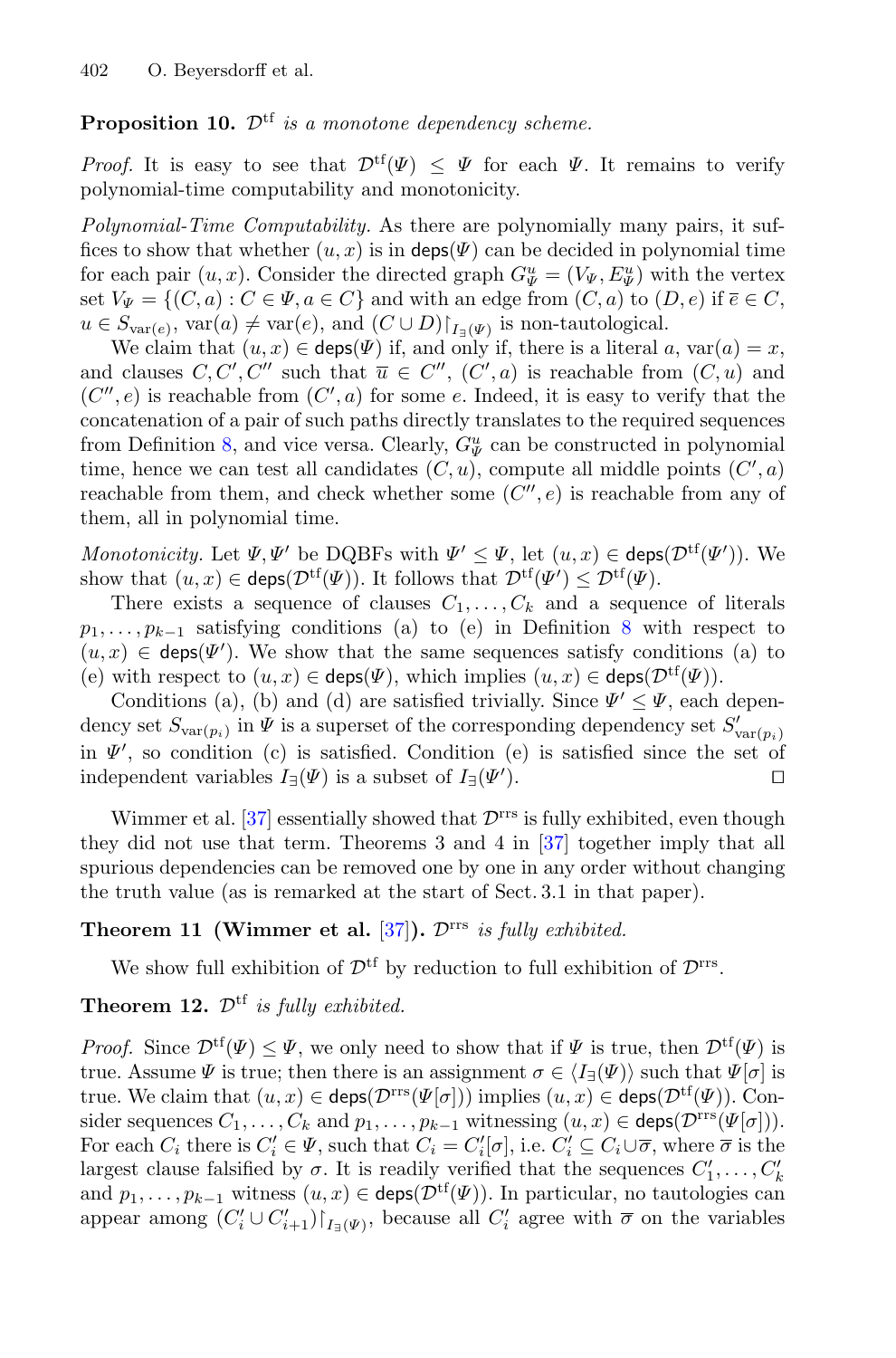of  $I_{\exists}(\Psi)$ . Hence, we get  $\mathcal{D}^{\text{rrs}}(\Psi|\sigma) \leq \mathcal{D}^{\text{tf}}(\Psi)|\sigma|$ . By full exhibition of  $\mathcal{D}^{\text{rrs}}$ , we have that  $\mathcal{D}^{rrs}(\Psi[\sigma])$  is true, which means  $\mathcal{D}^{tf}(\Psi)[\sigma]$  is true, and hence  $\mathcal{D}^{tf}(\Psi)$  is true. true.

*Example 13.* Consider  $\Psi$  from Example [9.](#page-7-2) It is easy to see that  $\Psi$  is true. As shown in Example [9,](#page-7-2)  $\mathcal{D}^{tf}(\Psi) = \exists x \exists z \forall u \cdot (x \vee z \vee u) \wedge (\overline{x} \vee \overline{z} \vee \overline{u})$ . We can see that the assignment  $x \mapsto 1, z \mapsto 0$  is a model of  $\mathcal{D}^{tf}(\Psi)$ , which is therefore true,<br>in line with full exhibition of  $\mathcal{D}^{tf}$ . in line with full exhibition of  $\mathcal{D}^{tf}$ .

### <span id="page-9-0"></span>**6 Proof Complexity of** *∀***Exp+Res(***D***)**

Among the first DQBF proof systems to be introduced, the expansion based system  $\forall$ Exp+Res [\[7](#page-15-3)[,21](#page-16-1)] is arguably the most natural. In this section we investigate its proof complexity under parametrisation by dependency schemes; that is, we investigate the proof complexity of  $P(\mathcal{D})$  where P is  $\forall$ Exp+Res. Our main result is the following theorem.

<span id="page-9-1"></span>**Theorem 14.**  $\forall$ Exp+Res  $\lt^*_p$   $\forall$ Exp+Res $(\mathcal{D}^{rrs}) \lt^*_p$   $\forall$ Exp+Res $(\mathcal{D}^{tf})$ .

The simulations present in Theorem [14](#page-9-1) follow from two observations, namely (1)  $\mathcal{D}^{tf}(\Psi) \leq \mathcal{D}^{rrs}(\Psi)$  (by definition), and (2)  $\Psi' \leq \Psi$  guarantees that  $\forall \textsf{Exp+Res}$ refutations of  $\Psi'$  are no larger than those of  $\Psi$ . Indeed, given a refutation of  $\Psi$ , restricting the annotations to the dependency sets of  $\Psi'$  produces a refutation of  $\Psi'$  of the same size. We refer to this property as the *monotonicity* of  $\forall E$ xp+Res.

The challenge is to show the genuine separations (Theorems [20](#page-11-0) and [26\)](#page-13-1). We note that the QBF analogue of the first separation is known [\[6\]](#page-15-1). The question (and indeed the notion) of a genuine separation was not previously considered.

**The DQBF Proof System** <sup>∀</sup>Exp+Res. We recall the propositional resolution proof system [\[31\]](#page-17-6). A *resolution refutation* of a CNF  $\psi$  is a sequence  $C_1, \ldots, C_k$ of clauses where  $C_k$  is empty and each  $C_i$  is derived by one of the following rules:

**A** *Axiom:*  $C_i$  is a clause in  $\psi$ ;

**R** Resolution:  $C_i = A \vee B$ , where  $C_r = A \vee x$  and  $C_s = B \vee \overline{x}$ , for some  $r, s < i$ .

The DQBF proof system <sup>∀</sup>Exp+Res, with which we shall concern ourselves for the remainder of the section, is built upon resolution. Perhaps the most obvious way to decide DQBF is to reduce it to propositional logic by expanding out all the universal variables, based on the fact that  $\Psi$  is true if, and only if, the matrix of  $\exp(\Psi)$  is satisfiable. This is exactly how  $\forall \text{Exp+Res}$  works. The input DQBF is first expanded, and then refuted in resolution.

**Definition 15 (**∀Exp+Res [\[7](#page-15-3)[,21](#page-16-1)]**).** *<sup>A</sup>* <sup>∀</sup>Exp+Res *refutation of a DQBF* <sup>Ψ</sup> *is a resolution refutation of the matrix of*  $exp(\Psi)$ .

It is known that <sup>∀</sup>Exp+Res is sound, complete and checkable on DQBFs [\[7\]](#page-15-3). Note that a  $\forall$ Exp+Res refutation of  $\Psi$  may be small even if its expansion  $\exp(\Psi)$ is large, since the underlying resolution refutation of  $exp(\Psi)$  need not necessarily introduce every clause as an axiom.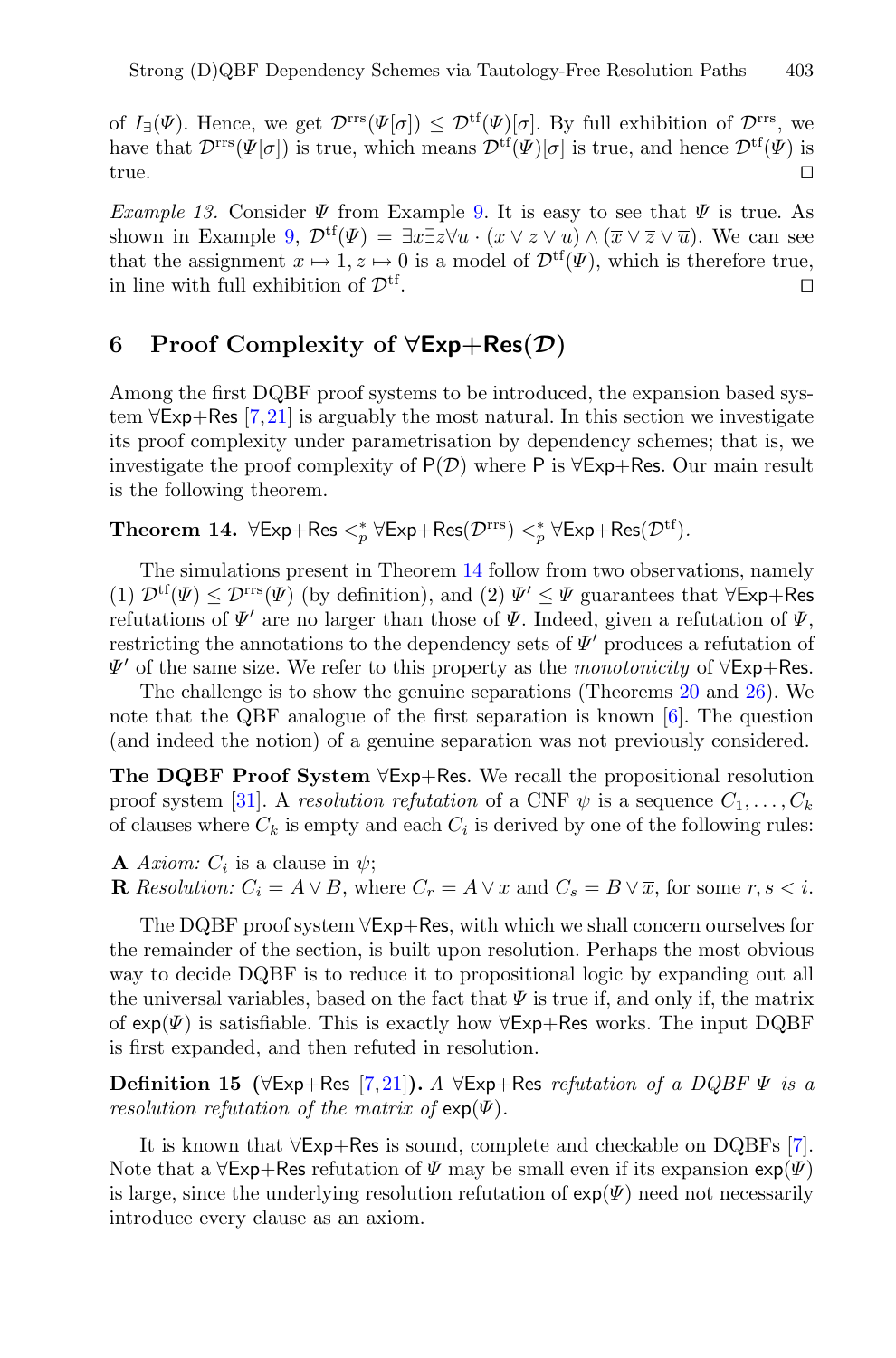Given that fully exhibited dependency schemes like  $\mathcal{D}^{tf}$  and  $\mathcal{D}^{rrs}$  (Theorem [12\)](#page-8-0) can be incorporated into an arbitrary DQBF proof system P (Proposi-tion [6\)](#page-6-1), we obtain the DQBF proof systems  $\forall$ Exp+Res( $\mathcal{D}^{\text{rrs}}$ ) and  $\forall$ Exp+Res( $\mathcal{D}^{\text{tf}}$ ).

Next we show the two genuine separations that together constitute a proof of Theorem [14.](#page-9-1)

**Separation of**  $\forall$ Exp+Res and  $\forall$ Exp+Res( $\mathcal{D}^{\text{rrs}}$ ). Our separating formulas are DQBFs based on the equality QBFs [\[8\]](#page-15-2). Our modification exploits a refined dependency structure and utilises the following notation: the *matrix-clause product* of a CNF  $\psi$  and a clause C is the CNF  $\psi \otimes C := \{D \cup C : D \in \psi\}.$ 

<span id="page-10-2"></span>**Definition 16** (**EQ**<sup>0</sup><sub>n</sub> (adapted from [\[8\]](#page-15-2))).  $EQ_n^0 := \Pi_n^{\text{EQ}} \cdot \psi_n^{\text{EQ}}$ , where

$$
\Pi_n^{\text{EQ}} := \forall u_1 \cdots \forall u_n \exists x_1(\emptyset) \cdots \exists x_n(\emptyset) \exists z_1(u_1) \cdots \exists z_n(u_n),
$$
  

$$
\psi_n^{\text{EQ}} := (\overline{z_1} \vee \cdots \vee \overline{z_n}) \wedge \bigwedge_{i=1}^n \left( (\overline{x_i} \vee \overline{u_i} \vee z_i) \wedge (x_i \vee u_i \vee z_i) \right).
$$

Since the dependency sets of  $EQ_n^0$  are strict subsets of those of the original equality formulas (in which each  $z_i$  depends on *each*  $u_i$ ), the QBF lower bound for  $\forall E \times p + \text{Res}$  [\[5](#page-15-7)] does not suffice for  $EQ_n^0$ . Nonetheless, a similar argument works, based on the fact that no small subset of clauses in the expansion is unsatisfiable.

# <span id="page-10-1"></span>**Theorem 17.**  $\{EQ_n^0\}_{n \in \mathbb{N}}$  *requires exponential-size*  $\forall$ Exp+Res *refutations.*

*Proof.* The total expansion of  $EQ_n^0$  is the CNF  $\psi \wedge \bigwedge_{i=1}^n \left( (\overline{x_i} \vee z_i^{\overline{u_i}}) \wedge (x_i \vee z_i^{u_i}) \right)$ , where  $\psi$  is the conjunction of all clauses of the form  $(\overline{z_1^{a_1}} \vee \cdots \vee \overline{z_n^{a_n}})$  with  $var(a_i) = u_i$ . We show that removing any of the  $2^n$  clauses from  $\psi$  makes the total expansion satisfiable. It follows that any resolution refutation of  $\exp(\mathrm{EQ}_n^0)$ must have  $2^n$  axiom clauses.

Suppose that some clause A is absent from  $\psi$ , and let us assume without loss of generality that  $A := (\overline{z_1^{u_1}} \vee \cdots \vee \overline{z_n^{u_n}})$ , i.e. the clause corresponding to  $u_i \mapsto 1$  for each i (the general case is symmetrical). Now, assigning each  $z_i^{u_i} \mapsto 1$ satisfies every clause in  $\psi$  except A. Assigning each  $z_i^{\overline{u_i}} \mapsto 0$  satisfies each clause  $(\overline{x_i} \vee z_i^{\overline{u_i}})$ . Finally, assigning each  $x_i \mapsto 1$  satisfies each clause  $(x_i \vee z_i^{u_i})$ .

<span id="page-10-0"></span>The corresponding upper bound for  $EQ_n^0$  in  $\forall \textsf{Exp+Res}(\mathcal{D}^{\text{rrs}})$  *does* follow from that of the original equality QBFs (by the monotonicity of  $\mathcal{D}^{\text{rrs}}$  and  $\forall \text{Exp+Res}$ ). We give a full proof nonetheless, since we will use the details later. The main point is that  $\mathcal{D}^{\text{rrs}}$  identifies all pairs as spurious dependencies.

## **Proposition 18** ([\[6\]](#page-15-1)). For all n, the dependency sets of  $\mathcal{D}^{\text{rrs}}(\text{EQ}_n^0)$  are empty.

*Proof.* Aiming for contradiction, suppose that there exists a sequence of clauses  $C_1,\ldots,C_k$  and a sequence of literals  $p_1,\ldots,p_{k-1}$  satisfying conditions (a) to (d) of Definition [8](#page-7-1) with respect to  $(u_i, z_i) \in \text{deps}(\text{EQ}_n^0)$ . Since  $z_i$  is the unique variable whose dependency set contains  $u_i$ , we must have  $k = 2$ , by conditions (c) and (d). By condition (a), we have  $u_i \in C_1$ , so  $C_1 = (x_i \vee u_i \vee z_i)$ , and by condition (c) we have  $p_1 = z_i$ . Also by condition (c) we have  $\overline{z_i} \in C_2$ , so  $C_2 = (\overline{z_1} \vee \cdots \vee \overline{z_n})$ . We therefore reach a contradiction, since  $\overline{u_i} \notin C_2$  violates condition (a). condition (a).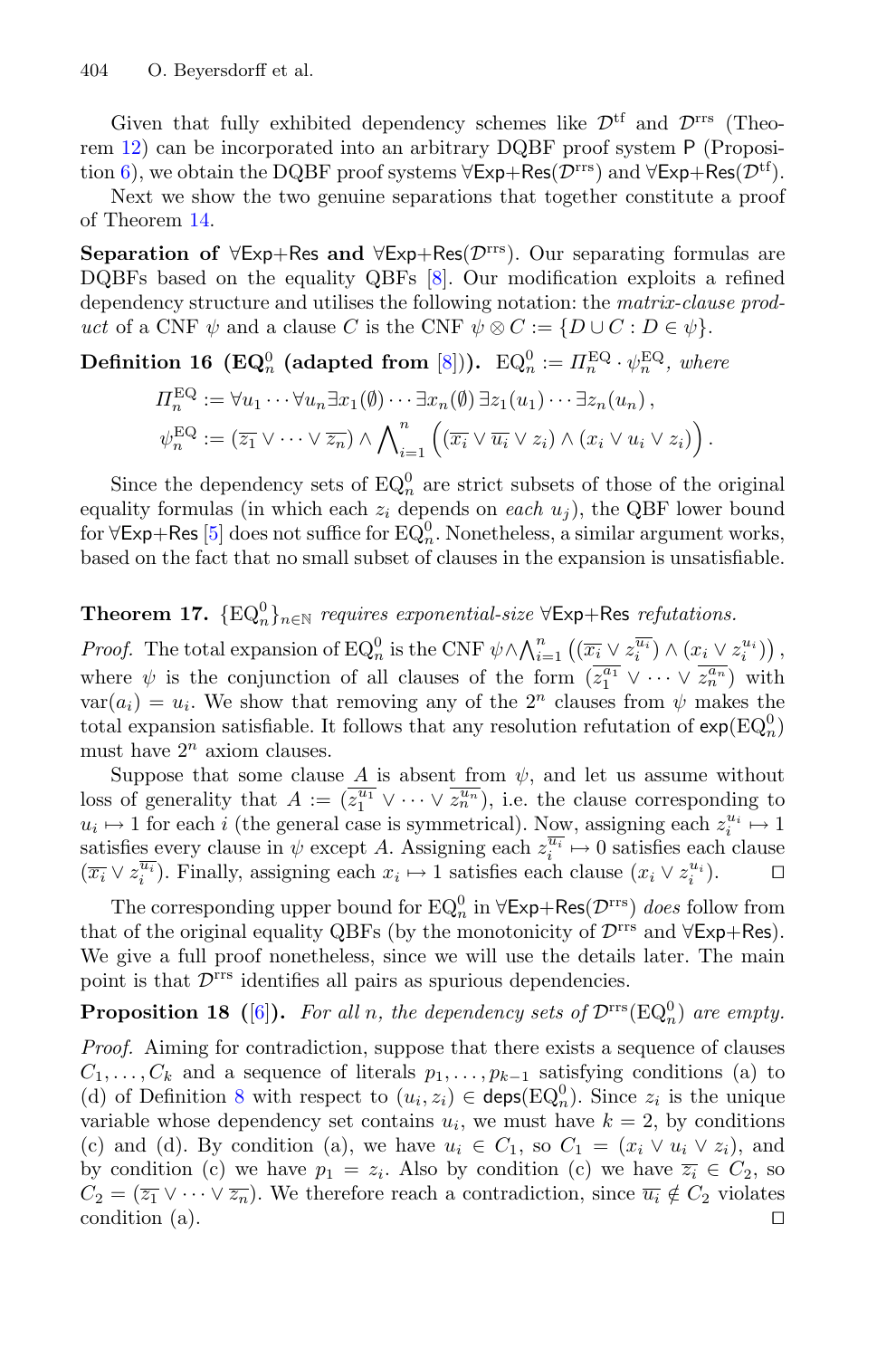

<span id="page-11-2"></span>**Fig. 1.** The prelude to a linear-size  $\forall$ Exp+Res refutation of  $\Phi_n^0$ . In order to reduce  $exp(\Phi_n^0)$  to  $exp(\mathcal{D}^{rrs}(EQ_{n-1}^0))$ , we need only derive the clause  $(\overline{z_1} \vee \cdots \vee \overline{z_{n-1}})$ .

<span id="page-11-1"></span>**Theorem 19** ([\[6\]](#page-15-1)).  $\{EQ_n^0\}_{n \in \mathbb{N}}$  *has linear-size*  $\forall \textsf{Exp+Res}(\mathcal{D}^{\text{rrs}})$  *refutations.* 

*Proof.* By Proposition [18,](#page-10-0) the total expansion of  $\mathcal{D}^{\text{rrs}}(\text{EQ}_n^0)$  is obtained simply by removing the universal literals; that is, the matrix of  $exp(D<sup>rrs</sup>(EQ<sub>n</sub><sup>0</sup>))$  is

<span id="page-11-3"></span>
$$
(\overline{z_1} \vee \cdots \vee \overline{z_n}) \wedge \bigwedge_{i=1}^n \left( (\overline{x_i} \vee z_i) \wedge (x_i \vee z_i) \right).
$$
 (2)

It is easy to see that this CNF has linear-size resolution refutations. First, resolve each pair  $(x_i \vee z_i)$ ,  $(\overline{x_i} \vee z_i)$  over  $x_i$ , and resolve the resulting unit clauses  $(z_i)$  with the remaining clause to obtain the empty clause. with the remaining clause to obtain the empty clause.

<span id="page-11-0"></span>Theorems [17](#page-10-1) and [19](#page-11-1) together imply that  $\forall$ Exp+Res does not p-simulate  $\forall$ Exp+Res( $\mathcal{D}^{rrs}$ ). It remains to show that the lower bound is genuine.

# **Theorem 20.**  $\forall \text{Exp+Res} \nleq^*_{p} \forall \text{Exp+Res}(\mathcal{D}^{\text{rrs}})$ .

*Proof.* It is easy to see that the largest QBF  $\Phi_n^0$  that is smaller than  $EQ_n^0$  has exactly one non-empty dependency set. Let us assume without loss of generality that this is  $S_{z_n} = \{u_n\}$ . We will show that  $\Phi_n^0$  has a linear-size  $\forall E \times p + R$ es refutation. Hence, by the monotonicity of <sup>∀</sup>Exp+Res, any family of QBFs smaller than  $\{EQ_{n}^{0}\}_{n\in\mathbb{N}}$  has linear-size  $\forall$ Exp+Res refutations. Thus, by Theorems [17](#page-10-1) and [19,](#page-11-1)  $\{\mathrm{EQ}_n^0\}_{n\in\mathbb{N}}$  satisfies all the conditions of Definition [7.](#page-7-3)

It remains to show that  $\Phi_n^0$  has a linear-size  $\forall$ Exp+Res refutation, or equivalently, that  $exp(\Phi_n^0)$  has a linear-size resolution refutation. It is readily verified that  $exp(\Phi_n^0)$  contains every clause in  $exp(D^{rrs}(EQ_{n-1}^0))$  except  $(\overline{z_1} \vee \cdots \vee \overline{z_{n-1}})$ . Figure [1](#page-11-2) illustrates that this clause can be derived from  $\exp(\Phi_n^0)$  in a constant number of resolution steps. Since  $exp(\mathcal{D}^{rrs}(EQ_{n-1}^0))$  has a linear-size resolution refutation by Theorem [19,](#page-11-1) so does  $\exp(\Phi_n^0)$ .  $\Box$ <sup>0</sup>).

<span id="page-11-4"></span>**Separation of**  $\forall$ Exp+Res( $\mathcal{D}^{\text{rrs}}$ ) **and**  $\forall$ Exp+Res( $\mathcal{D}^{\text{tf}}$ ). For our second separation, we introduce another DQBF family. This time, we refine the prefix of an existing modification of the equality formulas.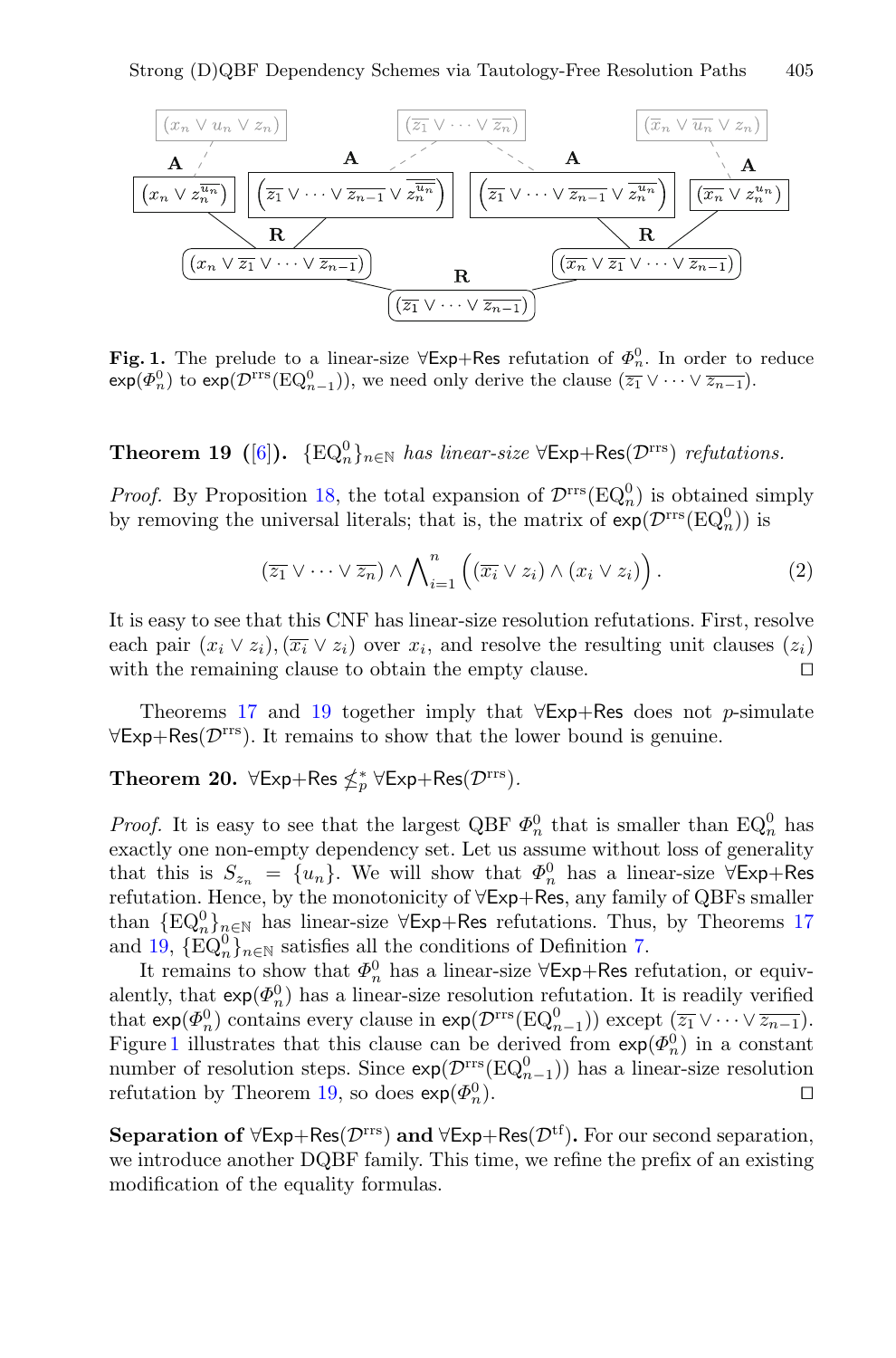**Definition 21** ( $\mathbf{EQ}_n^1$  (adapted from [\[13\]](#page-16-17))). For each natural number n,

<span id="page-12-0"></span>
$$
\mathrm{EQ}_n^1 := \Pi_n^{\mathrm{EQ}} \exists r(\emptyset) \exists s(\{u_1, \ldots, u_n\}) \cdot \n\left(\psi_n^{\mathrm{EQ}} \otimes (r \vee s)\right) \wedge \left(\psi_n^{\mathrm{EQ}} \otimes (\overline{r} \vee \overline{s})\right) \wedge (r \vee \overline{s}) \wedge (\overline{r} \vee s).
$$

The main idea is that the addition of the fresh variables  $r$  and  $s$  is enough to obfuscate all the spurious dependencies for  $\mathcal{D}^{\text{rrs}}$ . As such, preprocessing with <sup>D</sup>rrs has no effect, and hardness can be proved via the <sup>∀</sup>Exp+Res lower bound for  $EQ_n^0$  (Theorem [17\)](#page-10-1).

**Proposition 22.** For each  $n$ ,  $\mathcal{D}^{\text{rrs}}(\text{EQ}_n^1) = \text{EQ}_n^1$ .

*Proof.* To prove the proposition, we must find sequences satisfying conditions (a) to (d) of Definition [8](#page-7-1) with respect to both  $(u_i, z_i), (u_i, s) \in \text{deps}(EQ_n^1)$  for each i. In fact, for both pairs  $(u_i, z_i)$  and  $(u_i, s)$ , the sequence of clauses

$$
(r \vee x_i \vee u_i \vee z_i \vee s), (r \vee \overline{z_1} \vee \cdots \vee \overline{z_n} \vee s), (\overline{r} \vee \overline{x_i} \vee \overline{u_i} \vee z_i \vee \overline{s})
$$

<span id="page-12-2"></span>and the sequence of literals  $z_i$ , s suffice.

**Theorem 23.**  $\{EQ_n^1\}_{n \in \mathbb{N}}$  *requires exponential-size*  $\forall \textsf{Exp+Res}(\mathcal{D}^{\text{rrs}})$  *refutations.* 

*Proof.* Consider the assignment  $\alpha$  defined by  $r \mapsto 0, s \mapsto 0$ . It is easy to see that  $EQ_n^1[\alpha] = EQ_n^0$ . Now consider the 'expanded' assignment  $\alpha^U$  defined by  $r \mapsto 0, s^{\sigma} \mapsto 0$  for each  $\sigma \in \langle \{u_1, \ldots, u_n\} \rangle$ . It is less easy to see, but readily verified, that  $exp(EQ_n^1)[\alpha^U] = exp(EQ_n^1[\alpha]) = exp(EQ_n^0)$ . Let  $\pi$  be a  $\forall Exp+Res(\mathcal{D}^{rrs})$ refutation of  $EQ_n^1$ ; that is, a resolution refutation of  $exp(D^{rrs}(EQ_n^1))$ . By Propo-sition [22,](#page-12-0)  $\pi$  is a resolution refutation of  $\exp(\mathrm{EQ}_n^1)$ . Since resolution is closed under restrictions,  $\pi[\alpha^U]$  is a resolution refutation of  $exp(EQ_n^1)[\alpha^U] = exp(EQ_n^0)$ with  $|\pi[\alpha^U]| \leq |\pi|$ . By Theorem [17,](#page-10-1)  $2^n \leq |\pi[\alpha^U]| \leq |\pi|$ .

The situation is quite different for the tautology-free dependency scheme  $\mathcal{D}^{tf}$ . Here, the simple detection of consecutive-clause tautologies in the variable  $r$  is enough to identify all spurious dependencies, resulting in linear-size refutations.

## <span id="page-12-1"></span>**Proposition 24.** For each n, the dependency sets of  $\mathcal{D}^{tf}(EQ_n^1)$  are all empty.

*Proof.* Aiming for contradiction, suppose that there exists a sequence of clauses  $C_1,\ldots,C_k$  and a sequence of literals  $p_1,\ldots,p_{k-1}$  satisfying conditions (a) to (e) of Definition [8](#page-7-1) with respect to  $(u_j, y) \in \text{deps}(\text{EQ}_n^1)$ , for some  $y \in \{z_j, s\}$ .

By condition (c), none of the var $(p_i)$  is r. Hence, if some  $C_i$  is either  $(r \vee \overline{s})$ or  $\overline{s} \vee r$ , we must have  $i = 1$  or  $i = k$ , violating condition (a). Therefore those clauses do not appear in the sequence. It follows that none of the  $var(p_i)$  is s, for otherwise we would have consecutive clauses  $C_i$  and  $C_{i+1}$  whose resolvent over s contains complementary literals in  $r$ , violating condition (e).

<span id="page-12-3"></span>Hence each var $(p_i) = z_i$ , and we must have  $k = 2$ , by conditions (c) and (d). Now we reach a contradiction as in the proof of Proposition [18,](#page-10-0) despite the addition of literals in r and s. By condition (a), we have  $u_i \in C_1$ , and we deduce that  $\overline{u_i} \notin C_2$ , contradicting condition (a). that  $\overline{u_i} \notin C_2$ , contradicting condition (a).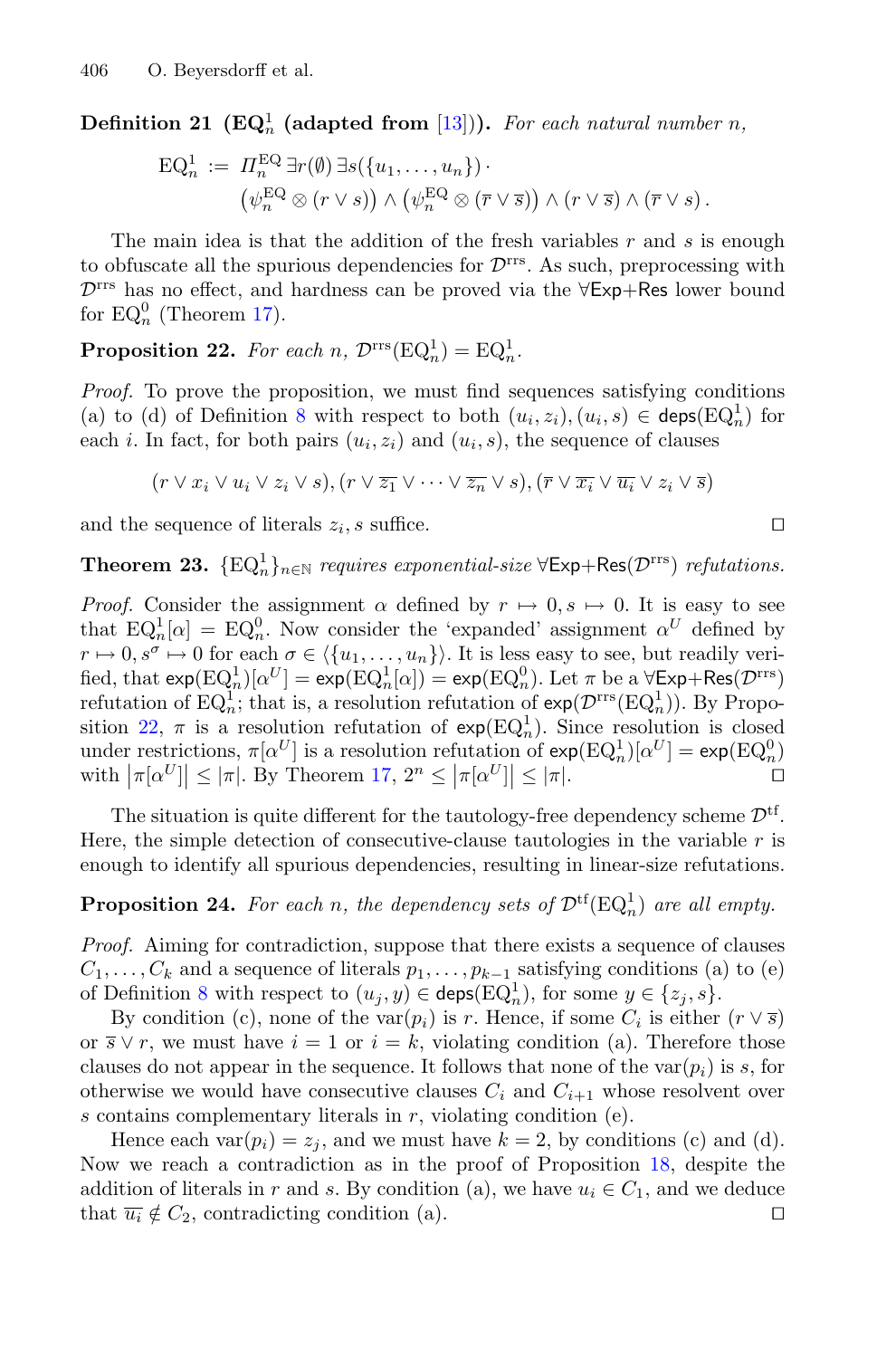# **Theorem 25.**  $\{EQ_n^1\}_{n \in \mathbb{N}}$  *has linear-size*  $\forall$ Exp+Res $(\mathcal{D}^{tf})$  *refutations.*

*Proof.* By Proposition [24,](#page-12-1) the total expansion of  $\mathcal{D}^{tf}(EQ^1_n)$  is obtained by removing universal literals, hence  $\exp(\mathcal{D}^{\text{tf}}(\text{EQ}_n^1))$  is the CNF

$$
(r \vee \overline{z_1} \vee \cdots \vee \overline{z_n} \vee s) \wedge \bigwedge_{i=1}^n ((r \vee \overline{x_i} \vee z_i \vee s) \wedge (r \vee x_i \vee z_i \vee s)) \wedge (r \vee \overline{s}) \wedge (r \vee \overline{s}) \wedge (\overline{r} \vee \overline{z_1} \vee \cdots \vee \overline{z_n} \vee \overline{s}) \wedge \bigwedge_{i=1}^n ((\overline{r} \vee \overline{x_i} \vee z_i \vee \overline{s}) \wedge (\overline{r} \vee x_i \vee z_i \vee \overline{s})) \wedge (\overline{r} \vee s).
$$

By resolution of  $(r \vee \overline{s})$  over r with each clause containing  $\overline{r}$ , and likewise of  $(\bar{r} \vee s)$  with each clause containing r, we obtain all clauses in the CNF

$$
\left(\exp(\mathcal{D}^{\mathrm{rrs}}(\mathrm{EQ}_n^0))\otimes(s)\right)\wedge\left(\exp(\mathcal{D}^{\mathrm{rrs}}(\mathrm{EQ}_n^0))\otimes(\overline{s})\right),\,
$$

where  $\exp(\mathcal{D}^{\text{rrs}}(EQ_n^0))$  is the CNF [\(2\)](#page-11-3) from the proof of Theorem [19.](#page-11-1) By resolution over s we obtain  $exp(D<sup>rrs</sup>(EQ<sup>0</sup><sub>n</sub>))$  itself, which has a linear-size resolution refutation by Theorem [19.](#page-11-1) It is easy to see that the whole refutation of  $\exp(\mathcal{D}^{\mathrm{tf}}(\mathrm{EQ}_n^1))$  is of linear size.

<span id="page-13-1"></span>**Theorem 26.**  $\forall \text{Exp+Res}(\mathcal{D}^{\text{rrs}}) \nleq_p^* \forall \text{Exp+Res}(\mathcal{D}^{\text{tf}})$ .

*Proof.* It is easy to see that the largest QBF  $\Phi_n^1$  that is smaller than  $EQ_n^1$  has  $S_s = \{u_1, \ldots, u_n\}$  and exactly one other non-empty dependency set  $S_{z_i} = \{u_i\},$ where  $i = n$  without loss of generality. We will prove that  $\Phi_n^1$  has linear-size  $\forall$ Exp+Res( $\mathcal{D}^{rrs}$ ) refutations. We therefore prove the theorem, since by Theo-rems [23](#page-12-2) and [25,](#page-12-3) and the monotonicity of  $\forall \textsf{Exp+Res}(\mathcal{D}^{\text{rrs}})$ ,  $\{\text{EQ}_n^1\}_{n\in\mathbb{N}}$  satisfies all the conditions of Definition [7.](#page-7-3)

A  $\forall$ Exp+Res( $\mathcal{D}^{\text{rrs}}$ ) refutation of  $\Phi_n^1$  is a  $\forall$ Exp+Res refutation of  $\mathcal{D}^{\text{rrs}}(\Phi_n^1)$ . By definition,  $\mathcal{D}^{rrs}(\Phi_n^1) \leq \Phi_n^1$ . Now,  $\Phi_n^1$  has linear-size  $\forall \textsf{Exp+Res}$  refutations: it is readily verified that  $\exp(\mathrm{EQ}_n^1)$ , which has linear-size resolution refutations, can be derived from  $exp(\Phi_n^1)$  in a linear number of resolution steps. Hence  $\mathcal{D}^{rrs}(\Phi_n^1)$ has linear-size  $\forall$ Exp+Res refutations, by the monotonicity of  $\forall$ Exp+Res; i.e.  $\Phi_n^1$ has linear-size  $\forall$ Exp+Res $(\mathcal{D}^{rrs})$  refutations.

#### <span id="page-13-0"></span>**7 Tautology-Free Dependencies for QBF**

We now turn our attention to dedicated QBF proof complexity, in particular to the QBF proof systems  $Q$ -Res $(\mathcal{D})$  [\[35](#page-17-2)] that were introduced to model dependency-aware QBF solving. We show the following.

<span id="page-13-2"></span>**Theorem 27.** Q-Res $(\mathcal{D}^{tf})$  *is exponentially stronger than* Q-Res $(\mathcal{D}^{rrs})$ *.* 

Since  $\mathcal{D}^{\text{rrs}}$  was state-of-the-art for Q-Res $(\mathcal{D})$ , Theorem [27](#page-13-2) shows that  $\mathcal{D}^{\text{tf}}$  is currently the strongest known dependency scheme applicable to dependencyaware QBF solving. We recall the definition of the QBF proof system  $\mathsf{Q}$ -Res $(\mathcal{D})$ .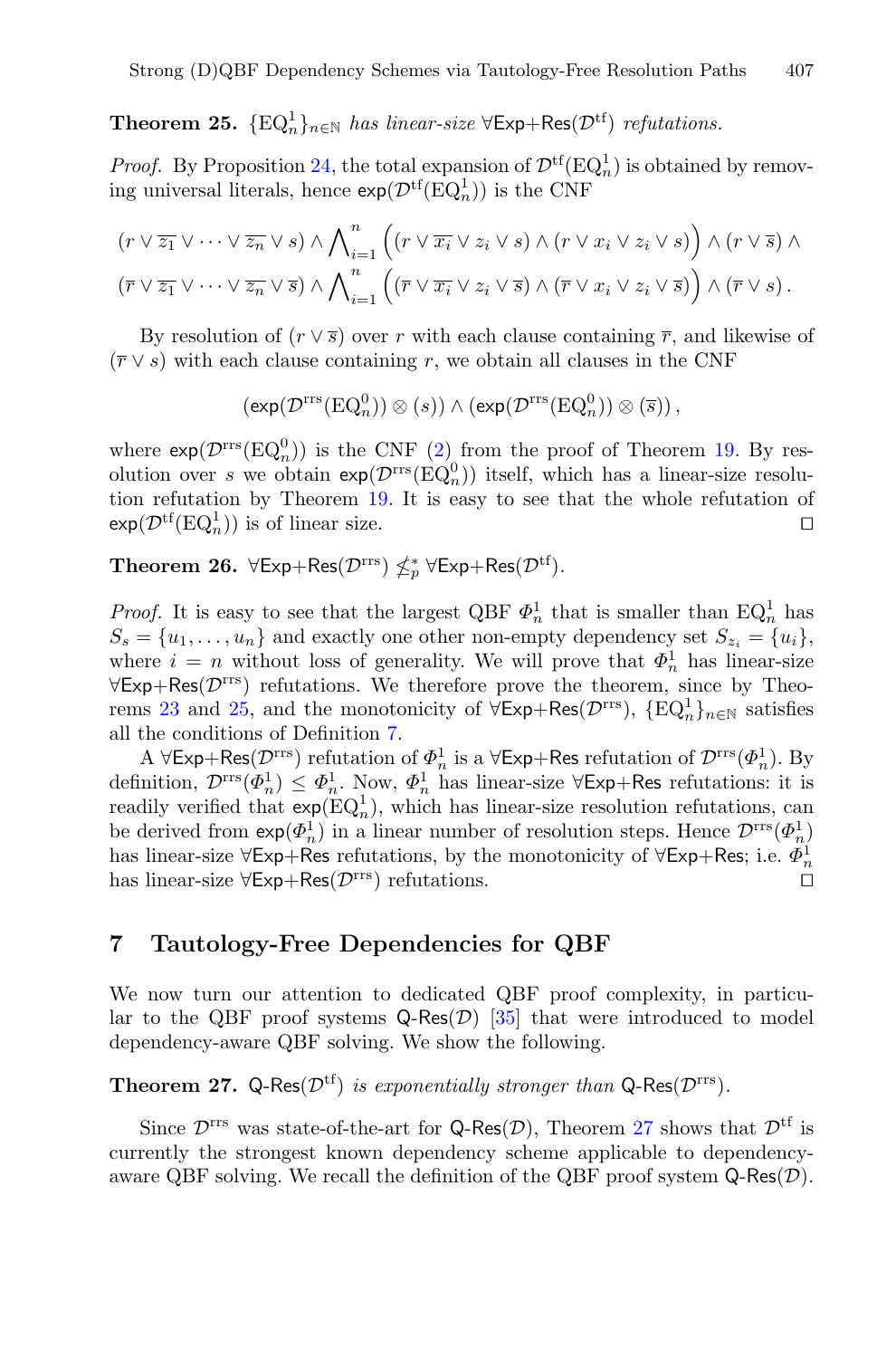**Definition 28 (Q-Res**(D) [\[22](#page-16-12)[,35](#page-17-2)]). *A* Q-Res refutation of a DQBF  $\Psi$  is a *sequence*  $C_1, \ldots, C_k$  *of clauses in which*  $C_k$  *is empty and each*  $C_i$  *is derived by one of the following rules:*

- **A** Axiom:  $C_i$  *is a non-tautological clause in the matrix of*  $\Psi$ ;
- **R** Resolution:  $C_i = A \vee B$ *, where*  $C_r = A \vee x$  *and*  $C_s = B \vee \overline{x}$ *, for some*  $r, s < i$ *and some*  $x \in \text{vars}(\Phi)$ *, and*  $C_i$  *is not a tautology.*
- **U** Universal reduction:  $C_i \vee a = C_r$  *for some*  $r < i$  *and some literal* a *with*  $var(a) = u \in \text{vars}_{\forall}(\Psi)$  *and*  $(u, x) \notin \text{deps}(\Psi)$  *for each*  $x \in \text{vars}(C_i)$ *.*

*Given a QBF dependency scheme* <sup>D</sup>*, a* <sup>Q</sup>-Res(D) refutation *of a QBF* <sup>Φ</sup> *is a* <sup>Q</sup>-Res *refutation of* <sup>D</sup>(Φ)*.*

 $Q-Res(\mathcal{D}^{tf})$  is complete for QBF by [\[22](#page-16-12)], and soundness follows by full exhibition.

**Theorem 29.** Q-Res $(\mathcal{D}^{tf})$  *is a QBF proof system.* 

**QBF Separation of Q-Res(** $\mathcal{D}^{\text{rrs}}$ **) and Q-Res(** $\mathcal{D}^{\text{tf}}$ **). Our separating formulas are** the QBFs on which our DQBF modification  $EQ<sub>n</sub><sup>1</sup>$  (Definition [21\)](#page-11-4) was based. An exponential lower bound for these formulas in  $Q$ -Res( $\mathcal{D}^{rrs}$ ) was shown in [\[13](#page-16-17)].

**Definition 30 (EQ**<sub>n</sub><sup>2</sup> [\[13\]](#page-16-17)). For each natural number n,

$$
\mathrm{EQ}_n^2 := \exists r \exists x_1 \cdots \exists x_n \forall u_1 \cdots \forall u_n \exists z_1 \cdots z_n \exists s
$$

$$
(\psi_n^{\mathrm{EQ}} \otimes (r \vee s)) \wedge (\psi_n^{\mathrm{EQ}} \otimes (\overline{r} \vee \overline{s})) \wedge (r \vee \overline{s}) \wedge (\overline{r} \vee s)
$$

**Theorem 31** ([\[6\]](#page-15-1)).  $\{EQ_n^2\}_{n\in\mathbb{N}}$ *requires exponential-size* Q-Res( $D$ <sup>rrs</sup>) *refutations.*

<span id="page-14-0"></span>We show that  $EQ_n^2$  have linear-size refutations in  $Q\text{-}Res(D^{tf})$ . The proof is along similar lines as our upper bound for  $EQ_n^1$  in  $\forall \textsf{Exp+Res}(\mathcal{D}^{tf})$ . We first show that  $\mathcal{D}^{\text{tf}}$  identifies the full set of spurious dependencies, which gives rise naturally to short refutations.

**Proposition 32.** For each n, the dependency sets of  $\mathcal{D}^{tf}(EQ_n^2)$  are all empty.

*Proof.* Aiming for contradiction once again, suppose that there exists a sequence of clauses  $C_1, \ldots, C_k$  and a sequence of literals  $p_1, \ldots, p_{k-1}$  satisfying conditions (a) to (e) of Definition [8](#page-7-1) with respect to  $(u_i, y) \in \text{deps}(\text{EQ}_n^1)$ , for some variable  $y \in \{z_1, \ldots, z_n, s\}.$ 

As in the proof of Proposition  $24$ , we can deduce that variables r and s do not appear in the sequence of literals. By condition (a) we have  $u \in C_1$ . By condition (c) we have  $p_1 = z_i$  and  $C_2 = (\overline{z_1} \vee \cdots \vee \overline{z_n} \vee a)$ , with  $var(a) = s$ . By conditions (c) and (d), we have  $p_2 = \overline{z_j}$  for some  $j \neq i$ . By condition (c)  $z_j \in C_2$ , and by conditions (c) and (d) we must have  $k = 2$ . This violates condition (a), since  $\overline{u_i} \notin C_2$ .

**Theorem 33.**  $\{EQ_n^2\}_{n \in \mathbb{N}}$  *has linear-size* Q-Res $(\mathcal{D}^{tf})$  *refutations.*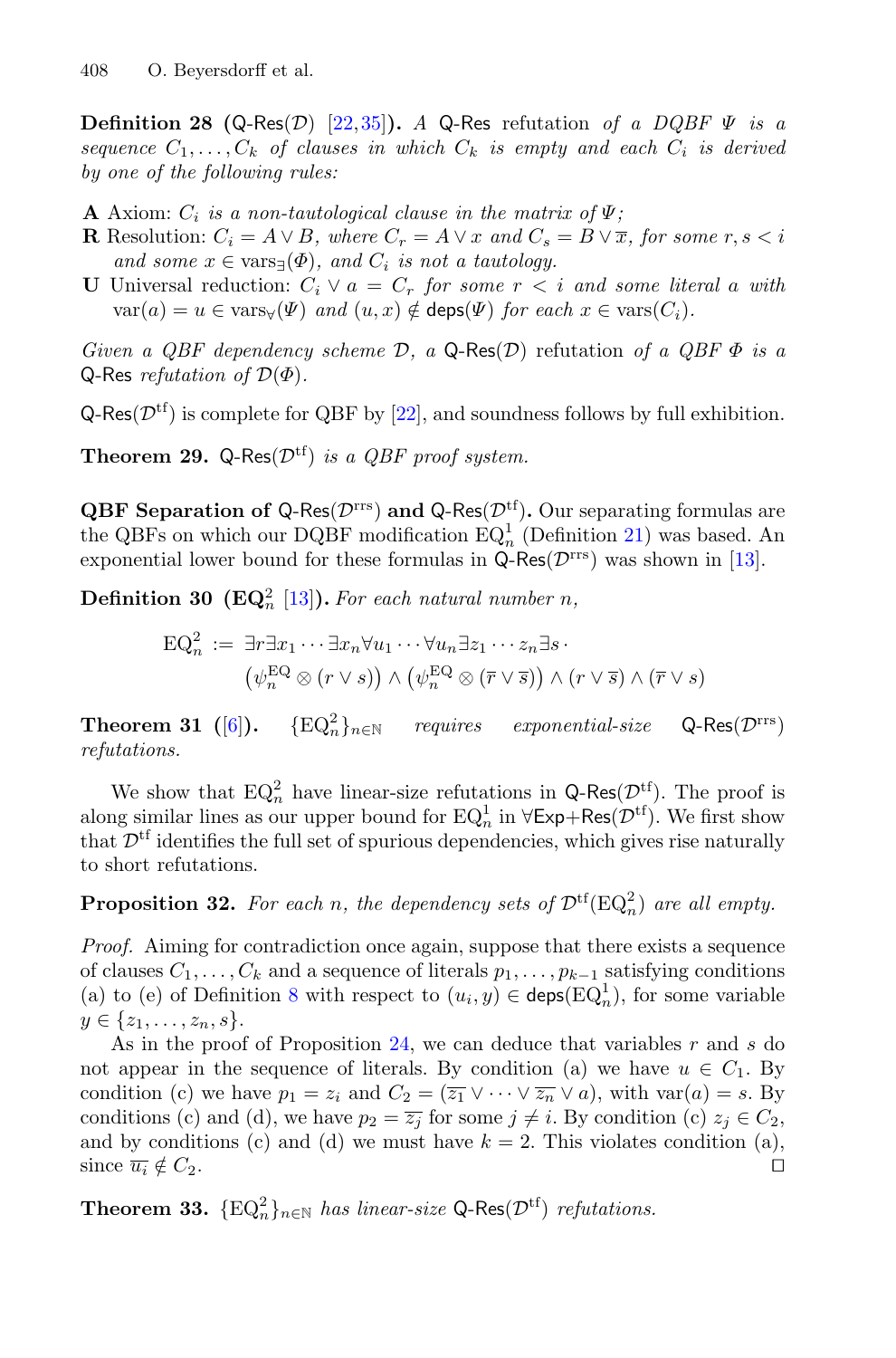*Proof.* By Proposition [32,](#page-14-0)  $\text{disp}(\mathcal{D}^{\text{tf}}(EQ_n^2))$  is the empty relation. It follows that all universal literals in the matrix may be removed by universal reduction. Hence, with a single axiom and universal reduction step per clause, we derive the clauses of  $exp(D^{tf}(EQ^1_n))$  from the proof of Theorem [25.](#page-12-3) Each step of the linear-size resolution refutation described there is also available in  $Q$ -Res $(\mathcal{D}^{tf})$ .

#### **8 Conclusions**

We conclude with an interesting observation and a question for future research. The family  $\{EQ_n^0\}_{n\in\mathbb{N}}$  from Definition [16](#page-10-2) is an adaptation of the equality QBFs  ${EQ_n}_{n\in\mathbb{N}}$  from [\[8\]](#page-15-2), obtained by shrinking the dependency set of each  $z_i$  to just  $\{u_i\}$ . While in QBF  $\{\mathrm{EQ}_n\}_{n\in\mathbb{N}}$  requires exponentially long proofs in both  $\forall E$ xp+Res and Q-Res [\[5](#page-15-7),[8\]](#page-15-2), in DQBF {EQ $_n^0$ }<sub>n∈N</sub> remains hard only for  $\forall E$ xp+Res. Indeed, even though Q-Res is incomplete for DQBF, it is sound, and  $\{\mathrm{EQ}_n^0\}_{n\in\mathbb{N}}$ has linear-size Q-Res refutations. This suggests that there may be some hidden proof-complexity relationship between <sup>∀</sup>Exp+Res and <sup>Q</sup>-Res in DQBF, even though Q-Res is incomplete there.

We have presented the strongest known dependency scheme  $\mathcal{D}^{\mathrm{tf}}$ . A natural question is whether some even stronger dependency schemes for (D)QBF exist.

#### **References**

- <span id="page-15-5"></span>1. Azhar, S., Peterson, G., Reif, J.: Lower bounds for multiplayer non-cooperative games of incomplete information. J. Comput. Math. Appl. **41**, 957–992 (2001)
- <span id="page-15-4"></span>2. Balabanov, V., Jiang, J.R.: Unified QBF certification and its applications. Formal Methods Syst. Des. **41**(1), 45–65 (2012)
- <span id="page-15-0"></span>3. Balabanov, V., Widl, M., Jiang, J.-H.R.: QBF resolution systems and their proof complexities. In: Sinz, C., Egly, U. (eds.) SAT 2014. LNCS, vol. 8561, pp. 154–169. Springer, Cham (2014). [https://doi.org/10.1007/978-3-319-09284-3](https://doi.org/10.1007/978-3-319-09284-3_12) 12
- <span id="page-15-6"></span>4. Beyersdorff, O., Blinkhorn, J.: Dependency schemes in qbf calculi: semantics and soundness. In: Rueher, M. (ed.) CP 2016. LNCS, vol. 9892, pp. 96–112. Springer, Cham (2016). [https://doi.org/10.1007/978-3-319-44953-1](https://doi.org/10.1007/978-3-319-44953-1_7) 7
- <span id="page-15-7"></span>5. Beyersdorff, O., Blinkhorn, J.: Genuine lower bounds for QBF expansion. In: Niedermeier, R., Vallée, B. (eds.) International Symposium on Theoretical Aspects of Computer Science (STACS). Leibniz International Proceedings in Informatics  $(LIPIs)$ , vol. 96, pp. 12:1–12:15. Schloss Dagstuhl - Leibniz-Zentrum für Informatik (2018)
- <span id="page-15-1"></span>6. Beyersdorff, O., Blinkhorn, J.: Dynamic QBF dependencies in reduction and expansion. ACM Trans. Comput. Logic **21**(2), 1–27 (2019)
- <span id="page-15-3"></span>7. Beyersdorff, O., Blinkhorn, J., Chew, L., Schmidt, R.A., Suda, M.: Reinterpreting dependency schemes: soundness meets incompleteness in DQBF. J. Autom. Reason. **63**(3), 597–623 (2019)
- <span id="page-15-2"></span>8. Beyersdorff, O., Blinkhorn, J., Hinde, L.: Size, cost, and capacity: a semantic technique for hard random QBFs. Logical Methods Comput. Sci. **15**(1), (2019)
- 9. Beyersdorff, O., Bonacina, I., Chew, L.: Lower bounds: from circuits to QBF proof systems. In: Sudan, M. (ed.) ACM Conference on Innovations in Theoretical Computer Science (ITCS), pp. 249–260. ACM (2016)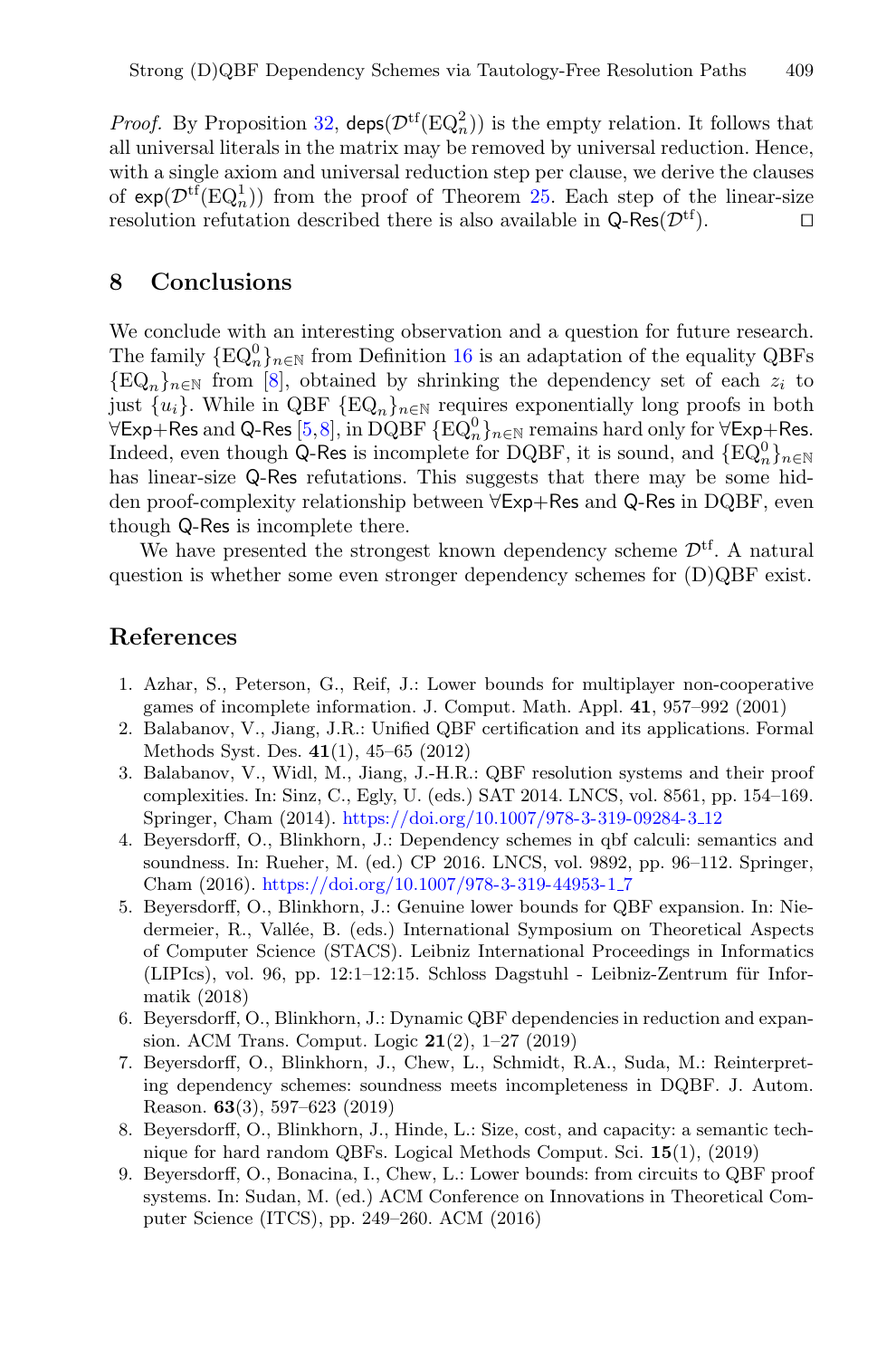- <span id="page-16-5"></span>10. Beyersdorff, O., Chew, L., Janota, M.: New resolution-based QBF calculi and their proof complexity. ACM Trans. Comput. Theory **11**(4), 26:1–26:42 (2019)
- <span id="page-16-16"></span>11. Beyersdorff, O., Chew, L., Schmidt, R.A., Suda, M.: Lifting QBF resolution calculito DQBF. In: Creignou and Berre [16], pp. 490-499
- <span id="page-16-14"></span>12. Beyersdorff, O., Hinde, L., Pich, J.: Reasons for hardness in QBF proof systems. ACM Trans. Comput. Theory **12**(2), 10:1–10:27 (2020)
- <span id="page-16-17"></span>13. Blinkhorn, J., Beyersdorff, O.: Shortening QBF proofs with dependency schemes. In: Gaspers, S., Walsh, T. (eds.) SAT 2017. LNCS, vol. 10491, pp. 263–280. Springer, Cham (2017). [https://doi.org/10.1007/978-3-319-66263-3](https://doi.org/10.1007/978-3-319-66263-3_17) 17
- <span id="page-16-15"></span>14. Chen, H.: Proof complexity modulo the polynomial hierarchy: Understanding alternation as a source of hardness. ACM Trans. Comput. Theory **9**(3), 15:1–15:20 (2017)
- <span id="page-16-18"></span>15. Cook, S.A., Reckhow, R.A.: The relative efficiency of propositional proof systems. J. Symbol. Logic **44**(1), 36–50 (1979)
- 16. Creignou, N., Le Berre, D. (eds.) International Conference on Theory and Practice of Satisfiability Testing (SAT). LNCS, vol. 9710. Springer, Cham (2016). [https://](https://doi.org/10.1007/978-3-319-40970-2) [doi.org/10.1007/978-3-319-40970-2](https://doi.org/10.1007/978-3-319-40970-2)
- <span id="page-16-2"></span>17. Egly, U., Kronegger, M., Lonsing, F., Pfandler, A.: Conformant planning as a case study of incremental QBF solving. Ann. Math. Artif. Intell. **80**(1), 21–45 (2017)
- <span id="page-16-13"></span>18. Henkin, L.: Some remarks on infinitely long formulas. Infinitistic Methods, pp. 167–183 (1961)
- 19. Hooker, J. (ed.): International Conference on Principles and Practice of Constraint Programming (CP). LNCS, vol. 11008. Springer, Cham (2018). [https://doi.org/10.](https://doi.org/10.1007/978-3-319-98334-9) [1007/978-3-319-98334-9](https://doi.org/10.1007/978-3-319-98334-9)
- <span id="page-16-9"></span>20. Hoos, H.H., Peitl, T., Slivovsky, F., Szeider, S.: portfolio-based algorithm selection for circuit QBFs. In: Hooker [19], pp. 195–209
- <span id="page-16-1"></span>21. Janota, M., Marques-Silva, J.: Expansion-based QBF solving versus Q-resolution. Theor. Comput. Sci. **577**, 25–42 (2015)
- <span id="page-16-12"></span>22. Kleine Büning, H., Karpinski, M., Flögel, A.: Resolution for quantified Boolean formulas. Inf. Comput. **117**(1), 12–18 (1995)
- <span id="page-16-3"></span>23. Kontchakov, R., et al.: Minimal module extraction from DL-lite ontologies using QBF solvers. In: Boutilier, C. (ed.) International Joint Conference on Artificial Intelligence (IJCAI), pp. 836–841. AAAI Press (2009)
- <span id="page-16-6"></span>24. Lonsing, F., Egly, U.: DepQBF 6.0: a search-based QBF solver beyond traditional QCDCL. In: de Moura, L. (ed.) CADE 2017. LNCS (LNAI), vol. 10395, pp. 371– 384. Springer, Cham (2017). [https://doi.org/10.1007/978-3-319-63046-5](https://doi.org/10.1007/978-3-319-63046-5_23) 23
- <span id="page-16-10"></span>25. Lonsing, F., Egly, U.: Evaluating QBF solvers: Quantifier alternations matter. In: Hooker [19], pp. 276–294
- <span id="page-16-4"></span>26. Mangassarian, H., Veneris, A.G., Benedetti, M.: Robust QBF encodings for sequential circuits with applications to verification, debug, and test. IEEE Trans. Comput. **59**(7), 981–994 (2010)
- <span id="page-16-7"></span>27. Peitl, T., Slivovsky, F., Szeider, S.: Combining resolution-path dependencies with dependency learning. In: International Conference on Theory and Practice of Satisfiability Testing (SAT), pp. 306–318 (2019)
- <span id="page-16-8"></span>28. Peitl, T., Slivovsky, F., Szeider, S.: Dependency learning for QBF. J. Artif. Intell. Res. **65**, 181–208 (2019)
- <span id="page-16-11"></span>29. Peitl, T., Slivovsky, F., Szeider, S.: Long-distance Q-resolution with dependency schemes. J. Autom. Reason. **63**(1), 127–155 (2019)
- <span id="page-16-0"></span>30. Pulina, L., Seidl, M.: The 2016 and 2017 QBF solvers evaluations (QBFEVAL'16 and QBFEVAL'17). Artif. Intell. **274**, 224–248 (2019)